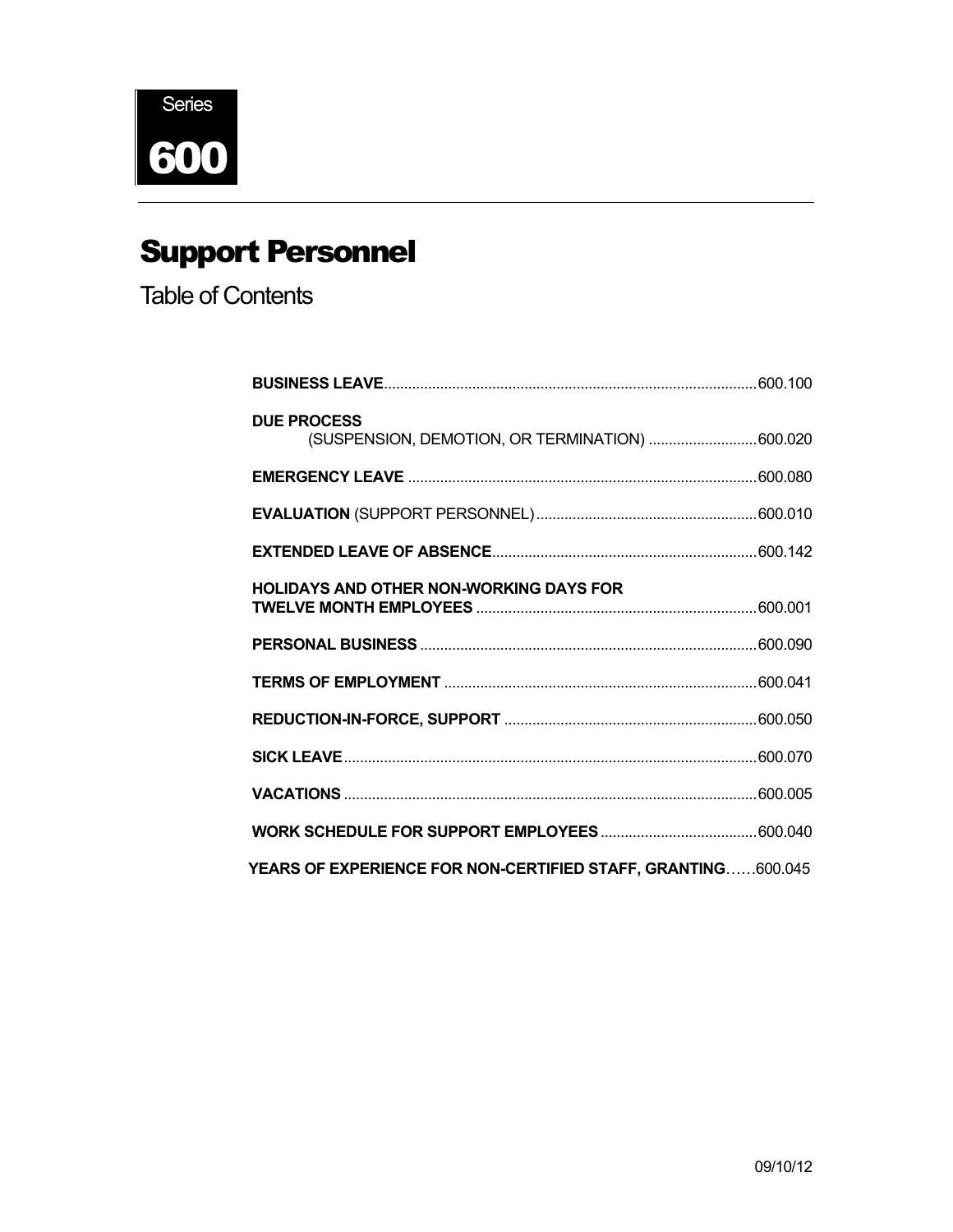# HOLIDAYS AND DAYS ON CALL FOR TWELVE MONTH EMPLOYEES 2018-19

| Independence Day       | July 4, 2018                                                                                                                                                       | Wednesday                                                                                                    | Holiday                                                                                                    |
|------------------------|--------------------------------------------------------------------------------------------------------------------------------------------------------------------|--------------------------------------------------------------------------------------------------------------|------------------------------------------------------------------------------------------------------------|
| Labor Day              | Sept. 3, 2018                                                                                                                                                      | Monday                                                                                                       | Holiday                                                                                                    |
| <b>Fall Break</b>      | Oct. 19, 2018<br>Oct. 22, 2018                                                                                                                                     | Friday<br>Monday                                                                                             | On Call<br>On Call                                                                                         |
| <b>Veterans Day</b>    | Nov. 12, 2018                                                                                                                                                      | Monday                                                                                                       | Holiday                                                                                                    |
| Thanksgiving           | Nov. 19, 2018<br>Nov. 20, 2018<br>Nov. 21, 2018<br>Nov. 24, 2018<br>Nov. 25, 2018                                                                                  | Monday<br>Tuesday<br>Wednesday<br>Thursday<br>Friday                                                         | On Call<br>On Call<br>Holiday<br>Holiday<br>Holiday                                                        |
| Christmas              | Dec. 24, 2018<br>Dec. 25, 2018<br>Dec. 26, 2018<br>Dec. 27, 2018<br>Dec. 28, 2018<br>Dec. 31, 2018<br>Jan. 1, 2019<br>Jan. 3, 2019<br>Jan. 4, 2019<br>Jan. 5, 2019 | Monday<br>Tuesday<br>Wednesday<br>Thursday<br>Friday<br>Monday<br>Tuesday<br>Wednesday<br>Thursday<br>Friday | Holiday<br>Holiday<br>Holiday<br>Holiday<br>On Call<br>On Call<br>Holiday<br>On Call<br>On Call<br>On Call |
| Martin Luther King Day | Jan. 21, 2019                                                                                                                                                      | Monday                                                                                                       | Holiday                                                                                                    |
| President's Day        | Feb. 18, 2019                                                                                                                                                      | Monday                                                                                                       | Holiday                                                                                                    |
| <b>Spring Break</b>    | March 18, 2019<br>March 19, 2019<br>March 20, 2019<br>March 21, 2019<br>March 22, 2019                                                                             | Monday<br>Tuesday<br>Wednesday<br>Thursday<br>Friday                                                         | Holiday<br>On Call<br>On Call<br>On Call<br>Holiday                                                        |
| <b>Bad Weather Day</b> | May 3, 2019                                                                                                                                                        | Friday                                                                                                       | On Call                                                                                                    |
| <b>Bad Weather Day</b> | May 10, 2019                                                                                                                                                       | Friday                                                                                                       | On Call                                                                                                    |
| <b>Bad Weather Day</b> | May 17, 2019                                                                                                                                                       | Friday                                                                                                       | On Call                                                                                                    |
| <b>Memorial Day</b>    | May 27, 2019                                                                                                                                                       | Monday                                                                                                       | Holiday                                                                                                    |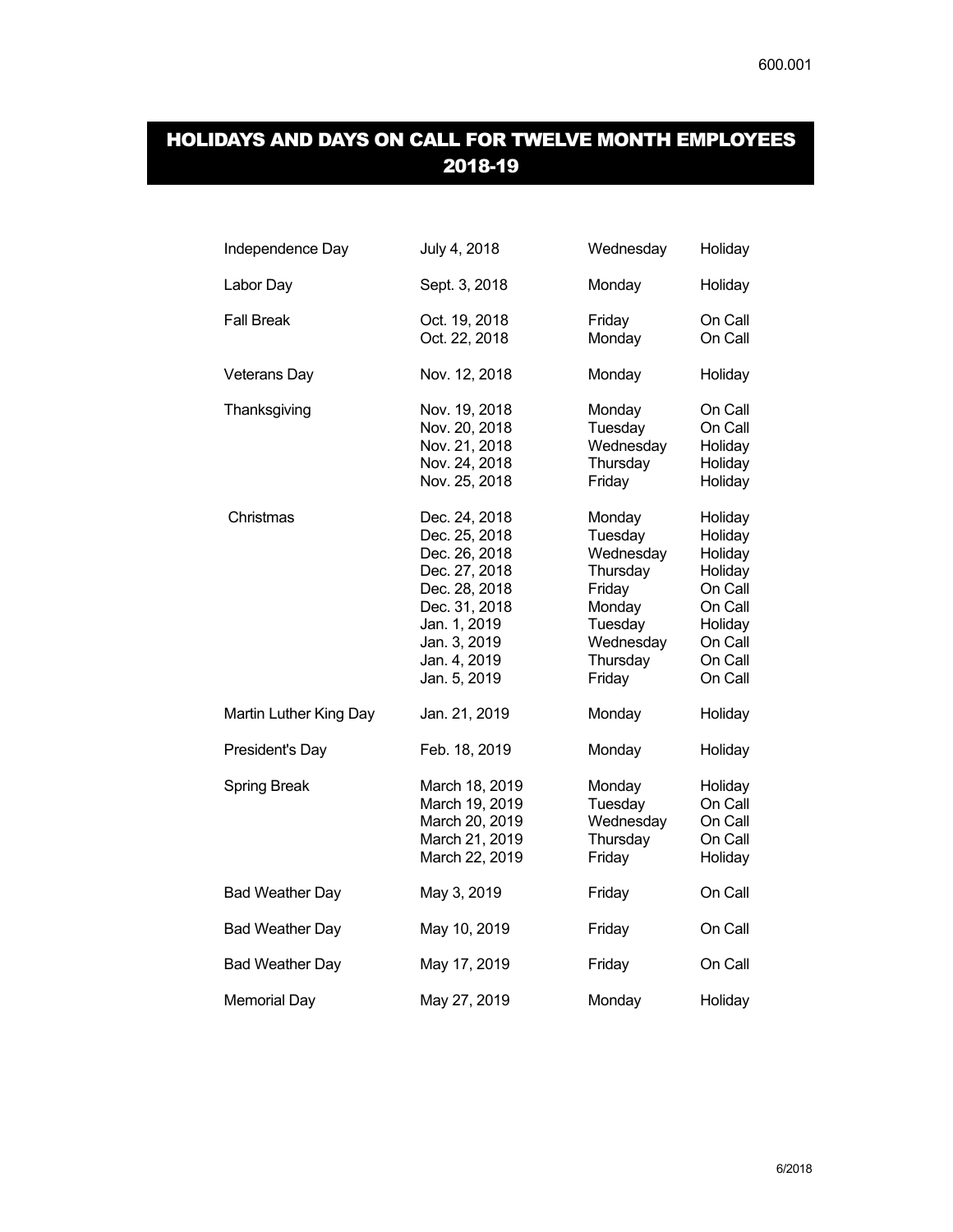# VACATIONS

All personnel on twelve-month duty shall receive two weeks of vacation after a full school term of service. Twelve-month employees who have been employed for less than a full year may be granted vacation by the immediate supervisor and approved by the superintendent. Such vacation time will be prorated based on the time the individual has actually worked.

All vacations will be taken at a one week minimum, Monday through Friday, or as approved on a case by case basis by the superintendent or his/her designee.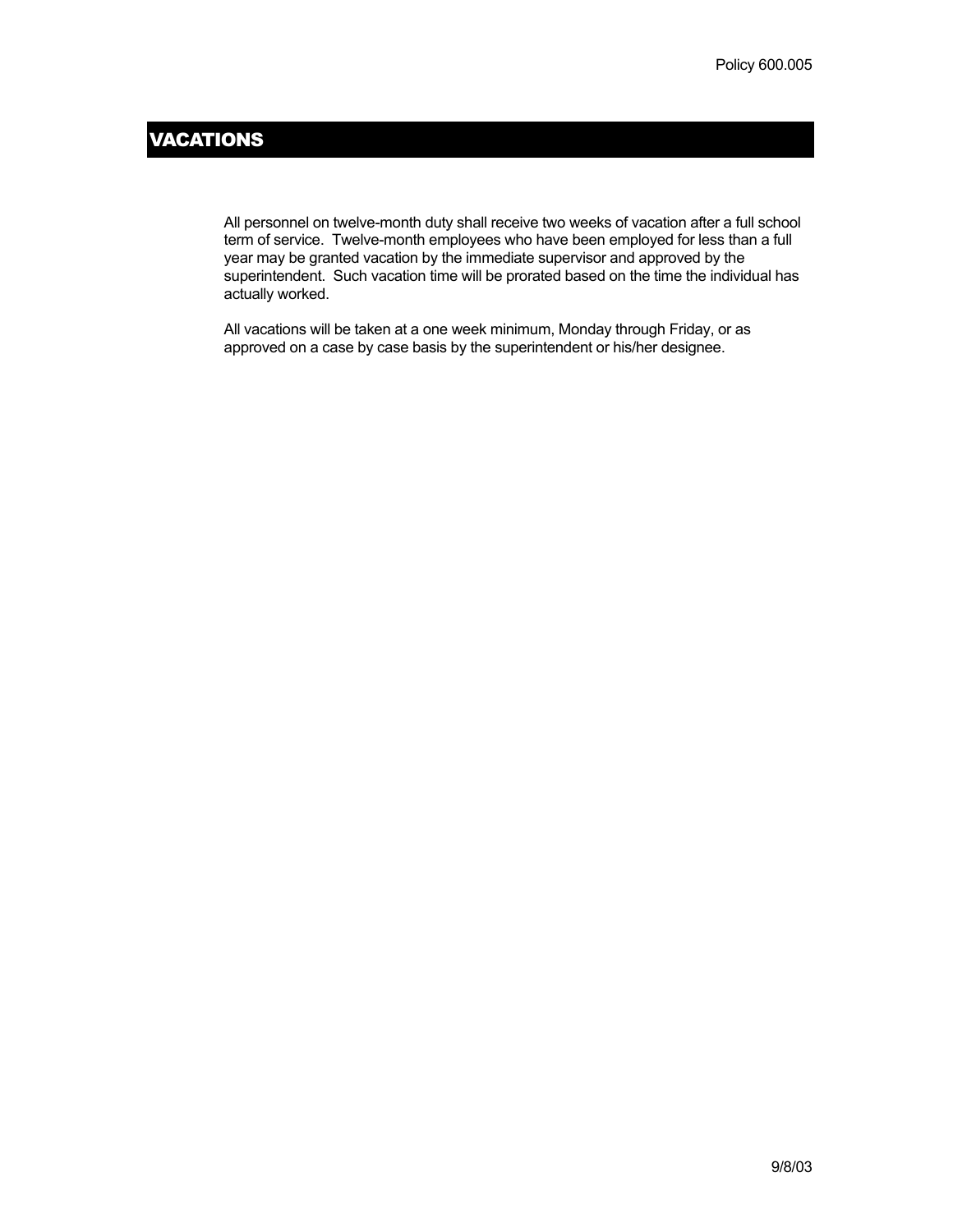### ALTUS PUBLIC SCHOOLS Non-Teaching Staff Evaluation

| Name:               | Position:           |
|---------------------|---------------------|
| School:             | Date of Evaluation: |
| Date of Employment: |                     |

Comments of evaluator including strengths and areas for improvement.

Statement of staff member, may be concurrence, clarification, or disagreement.

Statement of Consensus including plan for improvement if needed.

Signature of Evaluator Signature of staff member being evaluated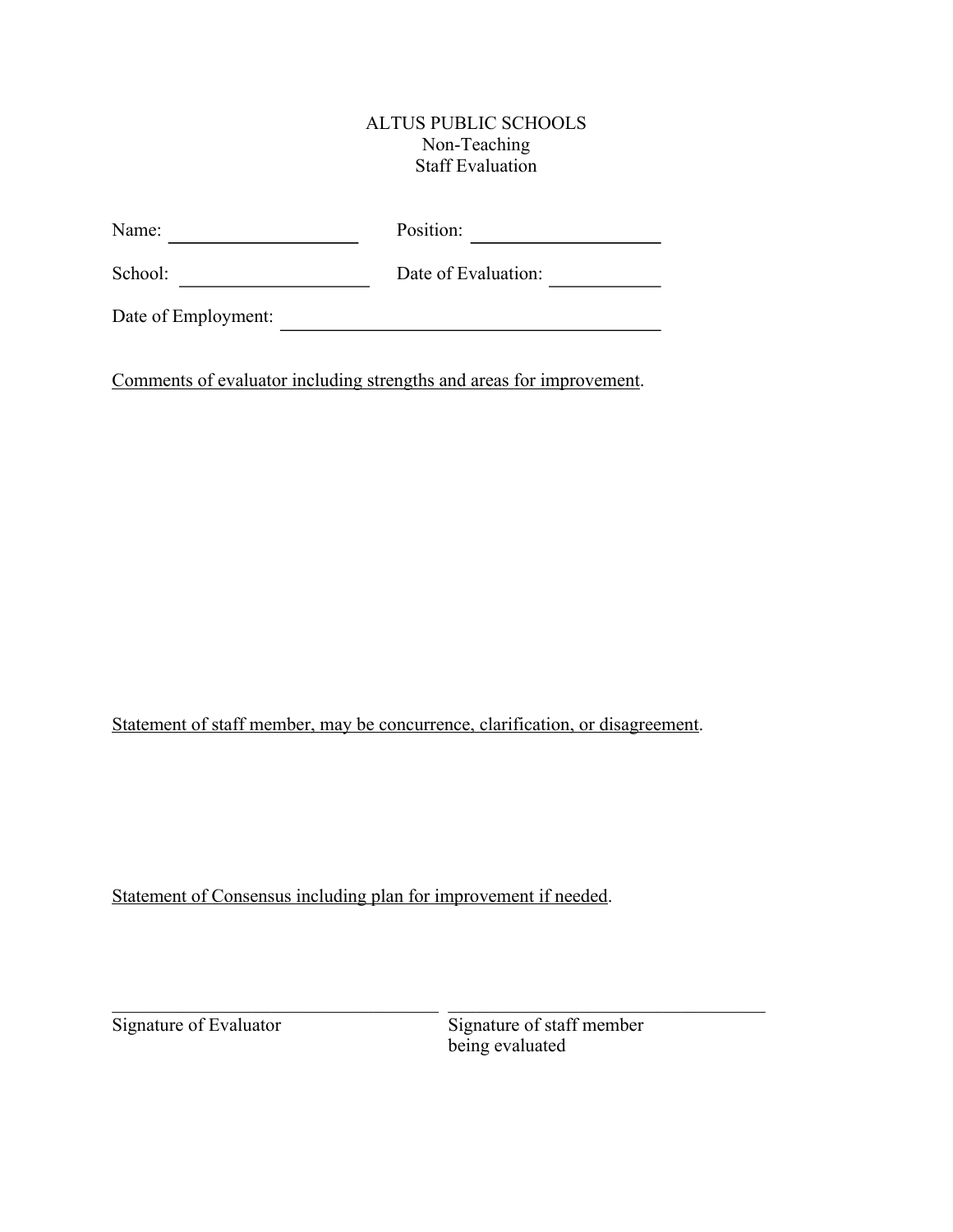### **Clerical Personnel Evaluation Form**

Employee \_\_\_\_\_\_\_\_\_\_\_\_\_\_\_\_\_\_\_\_\_\_\_\_\_ Date \_\_\_\_\_\_\_\_\_\_\_\_\_\_\_\_\_\_

Position \_\_\_\_\_\_\_\_\_\_\_\_\_\_\_\_\_\_\_\_\_\_\_\_\_\_\_ Building \_\_\_\_\_\_\_\_\_\_\_\_\_\_\_

All evaluations are to be discussed with the employee. The evaluator shall give examples for those areas listed as "Unacceptable" on back of the evaluation form.

**Rating scale: (3) Effective (2) Requires Improvement (1) Unacceptable**

| <b>COMPETENCIES</b>                                                        | <b>RATING</b> |
|----------------------------------------------------------------------------|---------------|
| Demonstrates depth of knowledge and performs duties of job description.    |               |
|                                                                            |               |
| Exhibits adequate knowledge of applicable software systems.                |               |
|                                                                            |               |
| Provides high quality results in work assignments.                         |               |
| Exhibits proficiency in using office equipment to maximize job             |               |
| performance.                                                               |               |
| Applies job knowledge to identify problems and develop appropriate         |               |
| solutions.                                                                 |               |
|                                                                            |               |
| Prepares and maintains accurate and complete records.                      |               |
|                                                                            |               |
| Recognizes and assumes additional tasks.                                   |               |
|                                                                            |               |
| Safeguards confidential and privileged information.                        |               |
| Expresses self clearly, both orally and in writing, for communication      |               |
| effectiveness.                                                             |               |
| Gives a high priority to customer satisfaction by treating all individuals |               |
| who enter the office with respect.                                         |               |
|                                                                            |               |
| Works independently and can minimize the development of a crisis.          |               |

| <b>PROFESSIONAL ATTITUDE</b>           | <b>RATING</b> |
|----------------------------------------|---------------|
| <b>Punctuality To Duty Stations</b>    |               |
| Dependability/Task and Time Management |               |
| Cooperation/Respect of Authority       |               |
| Interest and Enthusiasm                |               |
| Personal Appearance                    |               |
| Ability To Accept Change               |               |

| <b>ATTENDANCE</b>                                    | <b>NUMBER</b> |
|------------------------------------------------------|---------------|
| Number of days absent at the time of this evaluation |               |
| Signature of Employee Being Evaluated                | Date          |
| Signature of Evaluator                               | Date          |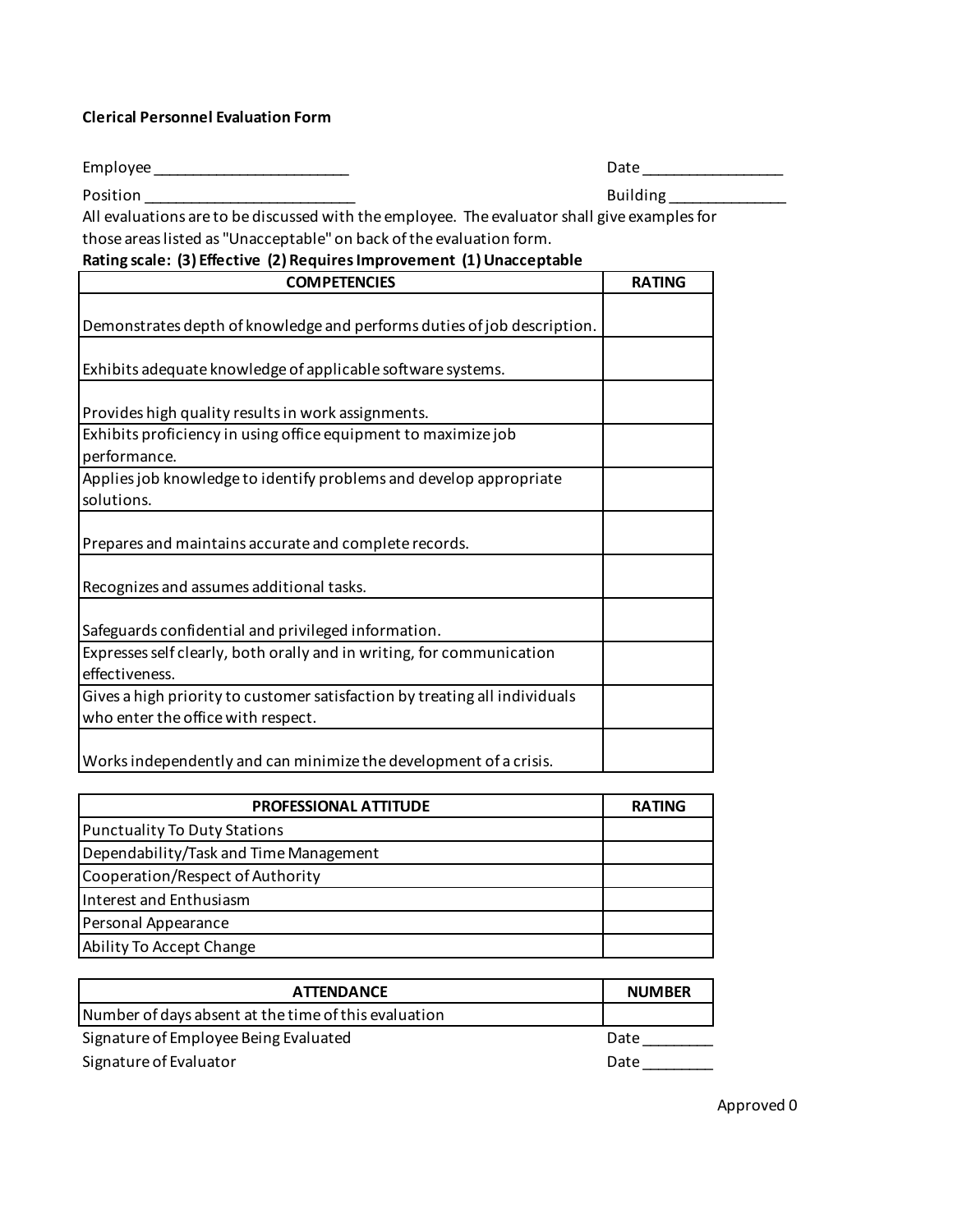600.010A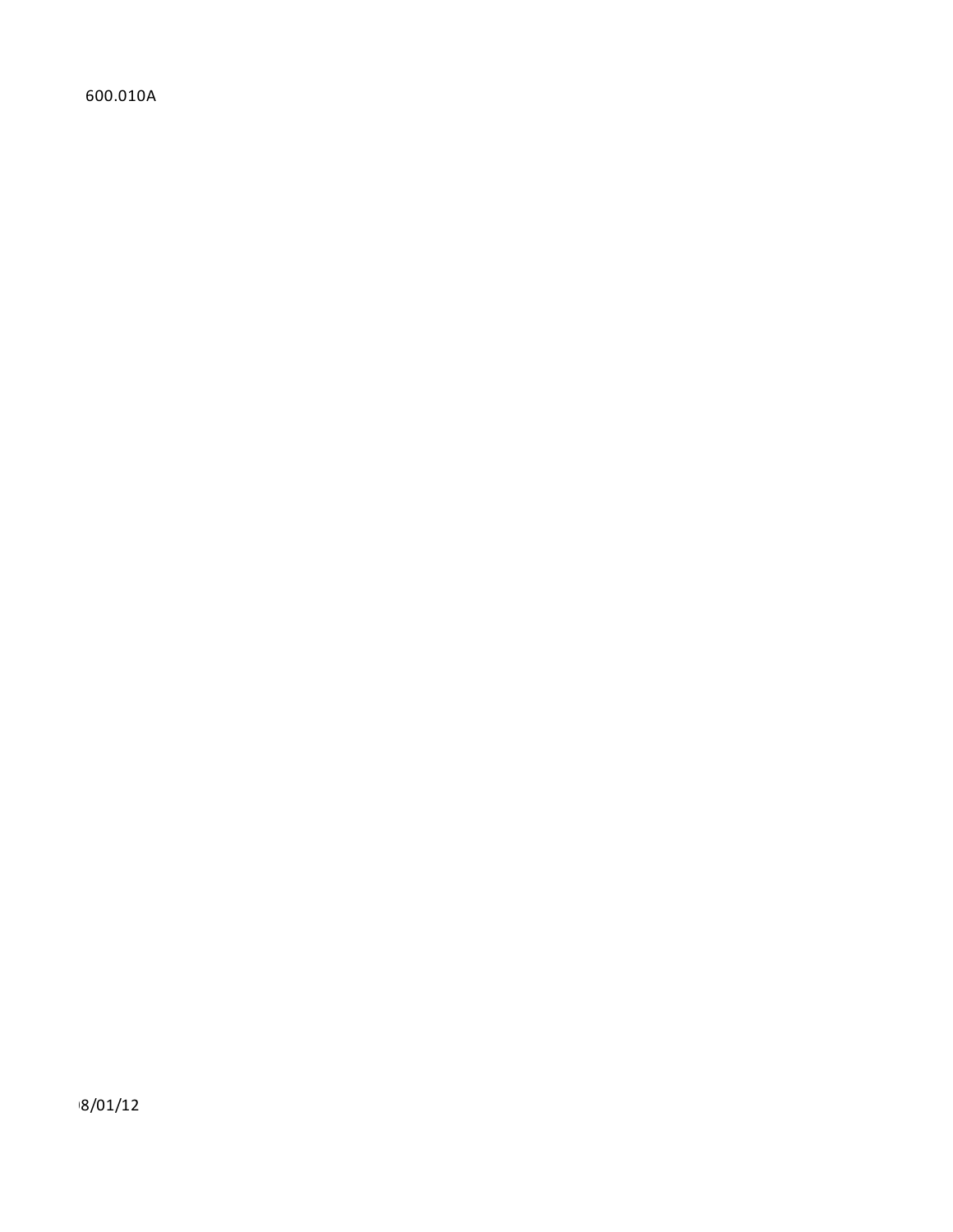### **Custodian/Grounds Maintenance Evaluation Form**

| Employee | Date            |
|----------|-----------------|
| Position | <b>Building</b> |
| ___      |                 |

All evaluations are to be discussed with the employee. The evaluator shall give examples for those areas listed as "Unacceptable" on back of the evaluation form.

**Rating scale: (3) Effective (2) Requires Improvement (1) Unacceptable**

| PERFORMANCE LEVEL INDICATORS                                               | <b>RATING</b> |
|----------------------------------------------------------------------------|---------------|
| Has knowledge of the work expectations and can perform the duties of the   |               |
| job independently.                                                         |               |
| Maintains an acceptable work standard; completes assignments within        |               |
| allowable time limits.                                                     |               |
| Accepts responsibility for assigned tasks, related actions, equipment, and |               |
| tools authorized to the employee.                                          |               |
| Exhibits a positive attitude toward work: accepts suggested procedural     |               |
| changes willingly; meets varying workload demands; and copes with          |               |
| normal job pressures.                                                      |               |
| Requires only general instructions or direction; formulates appropriate    |               |
| solutions to normal assignments or problems.                               |               |
| Works well with others; sensitive to needs of others; an effective team    |               |
| player.                                                                    |               |
|                                                                            |               |
| Reports for work at the assigned time and remains on the job for the       |               |
| assigned duty period; provides proper notification if absent.              |               |
|                                                                            |               |
| Complies with established work rules, district policies, and regulations.  |               |
|                                                                            |               |
| Performs assigned tasks in accordance with established safety practices.   |               |
| Assigns and directs the work of custodians or state workers under          |               |
| supervision to assure effectiveness.                                       |               |

| <b>ATTENDANCE</b>                                    | <b>NUMBER</b> |
|------------------------------------------------------|---------------|
| Number of days absent at the time of this evaluation |               |
| Signature of Employee Being Evaluated                | Date          |
| Signature of Evaluator                               | Date          |

Approved 0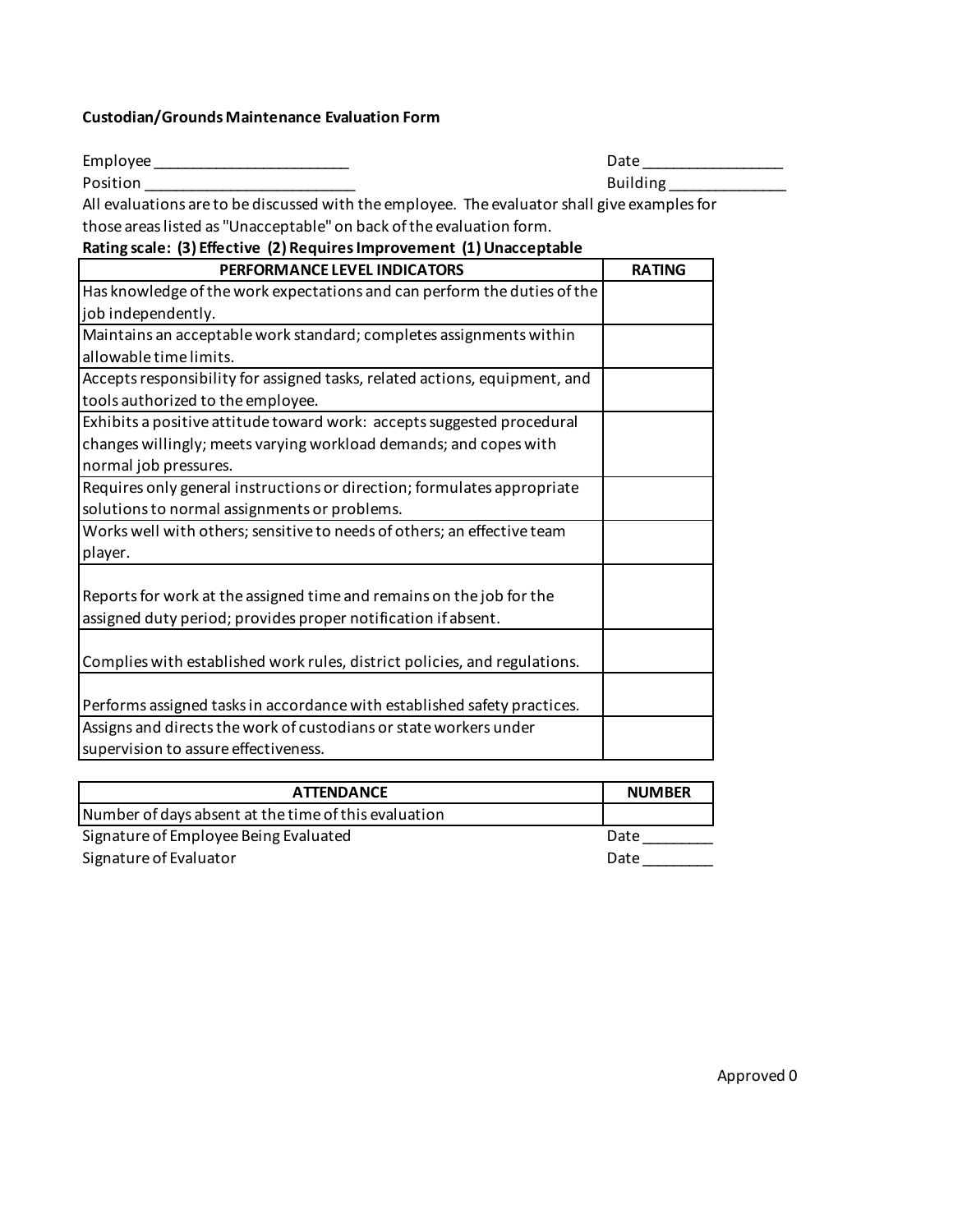600.010B

 $8/01/12$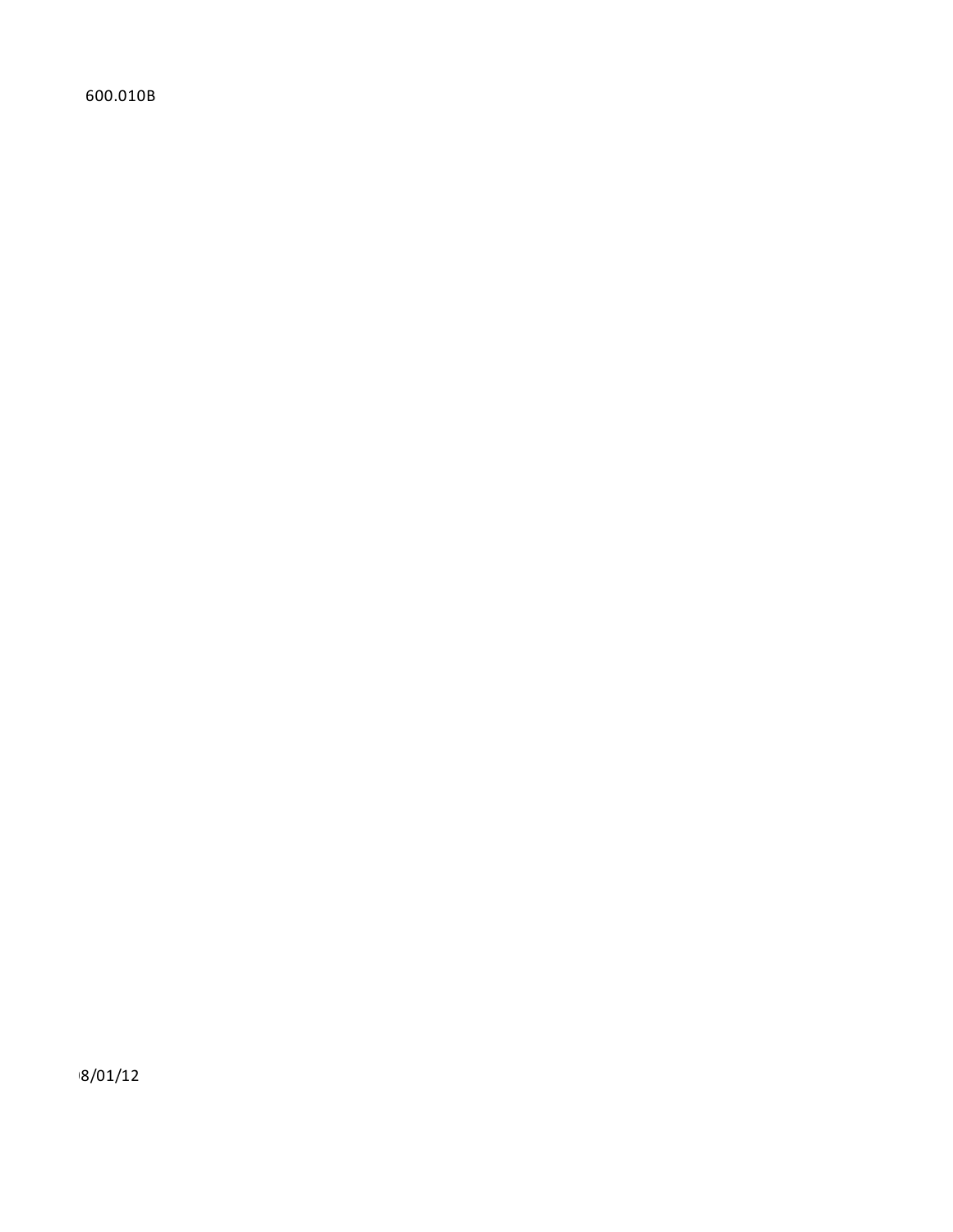### **Food Service Worker Evaluation Form**

Employee \_\_\_\_\_\_\_\_\_\_\_\_\_\_\_\_\_\_\_\_\_\_\_\_\_ Date \_\_\_\_\_\_\_\_\_\_\_\_\_\_\_\_\_\_

Position \_\_\_\_\_\_\_\_\_\_\_\_\_\_\_\_\_\_\_\_\_\_\_\_\_\_\_ Building \_\_\_\_\_\_\_\_\_\_\_\_\_\_\_

All evaluations are to be discussed with the employee. The evaluator shall give examples for those areas listed as "Unacceptable" on back of the evaluation form.

**Rating scale: (3) Effective (2) Requires Improvement (1) Unacceptable**

| <b>QUALITY OF WORK</b>                                              | <b>RATING</b> |
|---------------------------------------------------------------------|---------------|
|                                                                     |               |
| Prepares food that appears appetizing and is acceptable in taste.   |               |
| Willing to work all stations in kitchen.                            |               |
| Follows standard recipes and portion guides.                        |               |
|                                                                     |               |
| Follows good sanitation and safety practices, shows sound judgment. |               |
| Uses and cares for cafeteria equipment properly.                    |               |
| Properly serves food efficiently and neatly.                        |               |
| Uses most efficient way to produce high quality food.               |               |
| Meets food preparation work standards and deadlines.                |               |

| PROFESSIONAL ATTITUDE                    | <b>RATING</b> |
|------------------------------------------|---------------|
| <b>Punctuality To Duty Stations</b>      |               |
| Dependability/Task and Time Management   |               |
| Cooperation/Respect of Authority         |               |
| Peer Group Interaction/Food Service Team |               |
| Interest and Enthusiasm                  |               |
| Personal Appearance                      |               |
| Rapport with Faculty and Students        |               |
| Ability to Accept Change                 |               |

| <b>ATTENDANCE</b>                                    | <b>NUMBER</b> |
|------------------------------------------------------|---------------|
| Number of days absent at the time of this evaluation |               |
| Signature of Employee Being Evaluated                | Date          |
| Signature of Evaluator                               | Date          |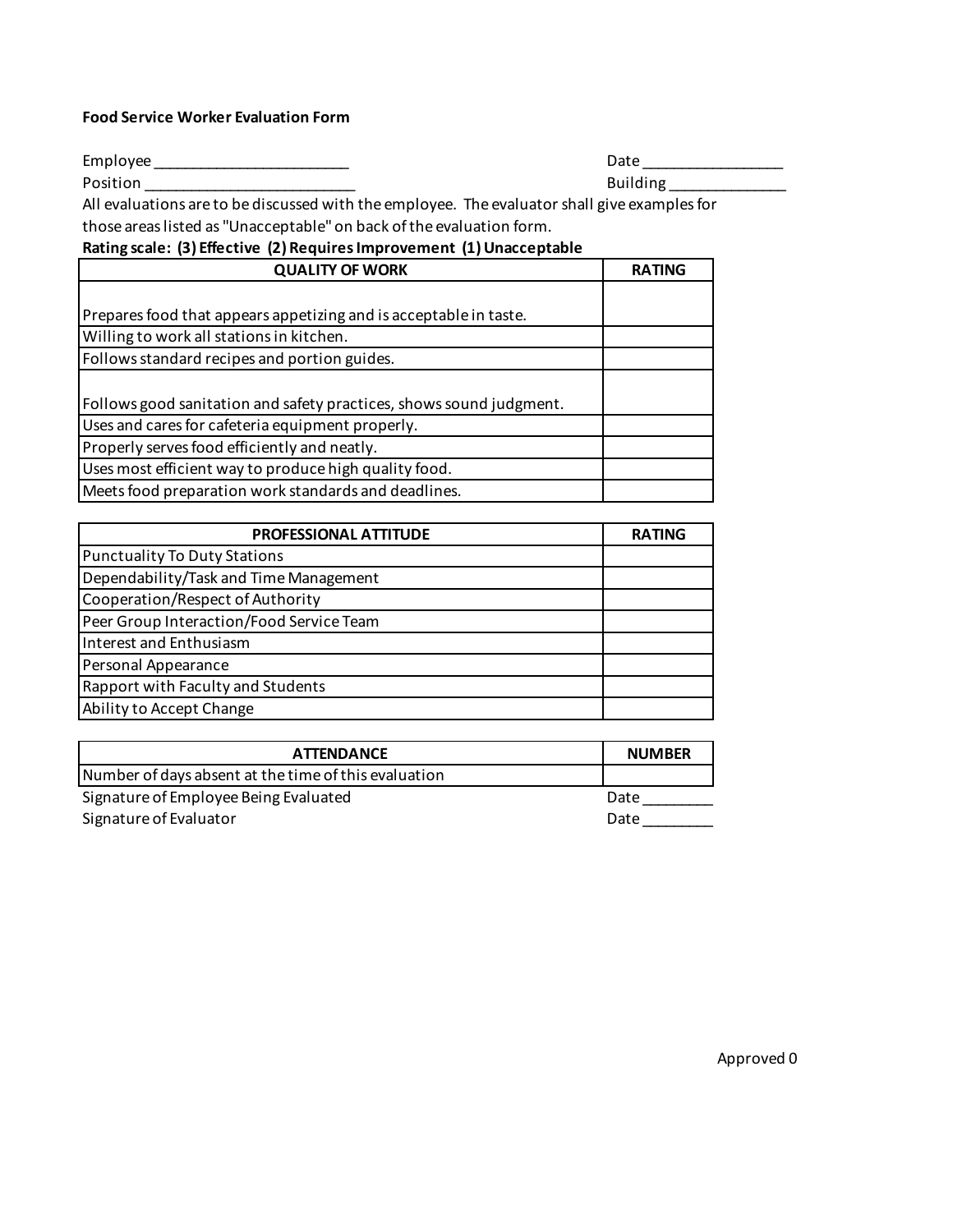600.010C

 $8/01/12$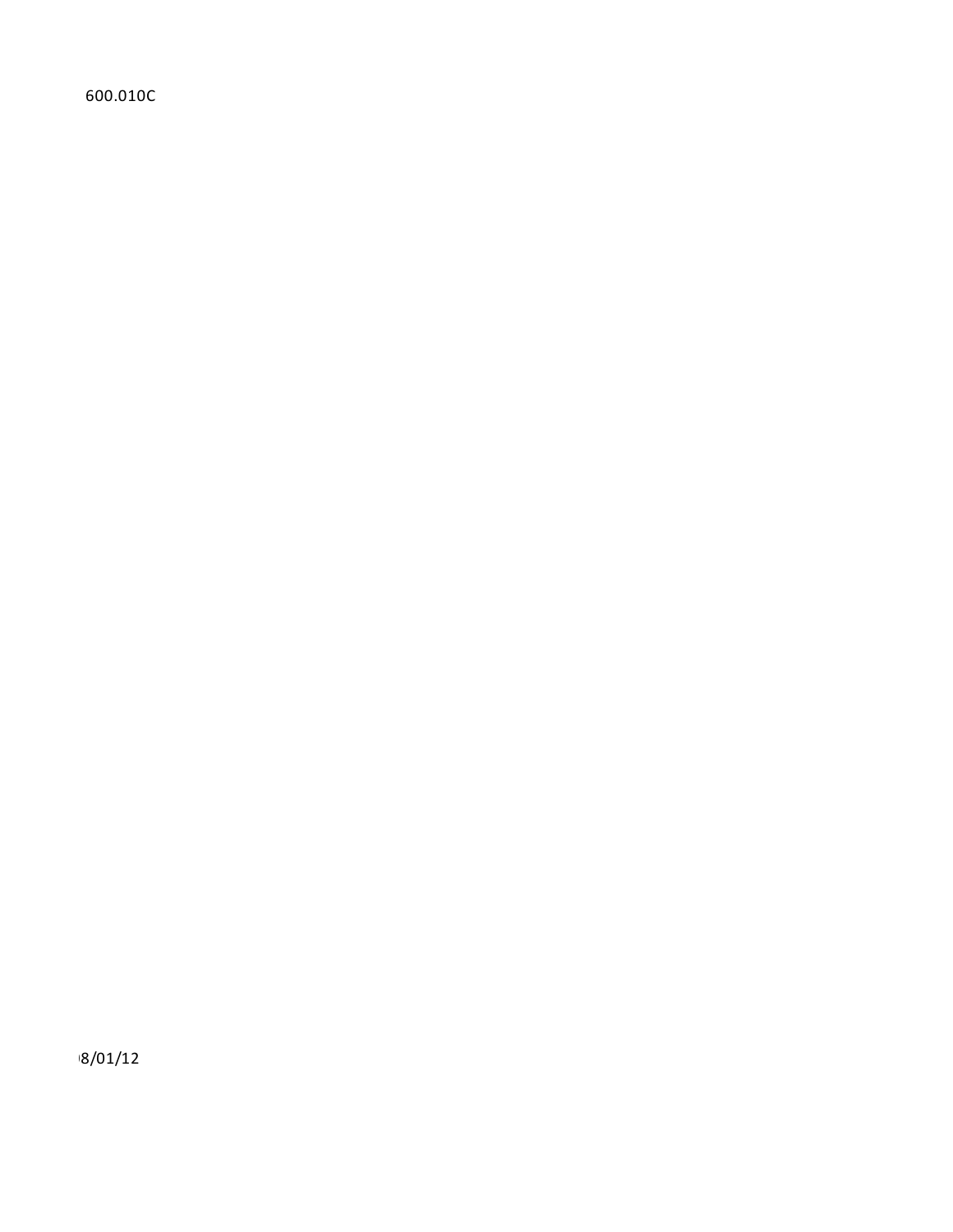### **Library Media Specialist Evaluation Form**

| Employee                                                                                     | Date            |
|----------------------------------------------------------------------------------------------|-----------------|
| Position                                                                                     | <b>Building</b> |
| nil qualiptions ara to be discussed with the employee. The evaluator shall give examples for |                 |

All evaluations are to be discussed with the employee. The evaluator shall give examples for those areas listed as "Unacceptable" on back of the evaluation form. **Rating scale: (3) Effective (2) Requires Improvement (1) Unacceptable**

| <b>COMPETENCIES</b>                                                                                              | <b>RATING</b> |
|------------------------------------------------------------------------------------------------------------------|---------------|
| Plans and implements a program of information skills and reading<br>guidance that meets the needs of the school. |               |
| Provides group and individual instruction on the use of reference<br>materials.                                  |               |
| Evaluates and selects print and non-print materials which reflect the<br>priorities of the school.               |               |
| Evaluates the media center regularly, establishing goals, updating<br>materials, and planning a budget.          |               |
| Establishes a rapport with students and provides a pleasant, safe, and<br>orderly library climate.               |               |
| Follows the Criteria for Effective Teaching Indicators when presenting<br>instructional objectives to students.  |               |
| Recognizes and assumes additional tasks related to the library.                                                  |               |
| Exhibits adequate knowledge of applicable technology and software<br>programs.                                   |               |
| Establishes library hours that maximize accessibility.                                                           |               |

| <b>PROFESSIONAL ATTITUDE</b>           | <b>RATING</b> |
|----------------------------------------|---------------|
| Punctuality To Duty Stations           |               |
| Dependability/Task and Time Management |               |
| Cooperation/Respect of Authority       |               |
| Interest and Enthusiasm                |               |
| Personal Appearance                    |               |
| Ability To Accept Change               |               |

| <b>ATTENDANCE</b>                                    | <b>NUMBER</b> |
|------------------------------------------------------|---------------|
| Number of days absent at the time of this evaluation |               |
| Signature of Employee Being Evaluated                | Date          |
| Signature of Evaluator                               | Date          |
|                                                      |               |

Approved 0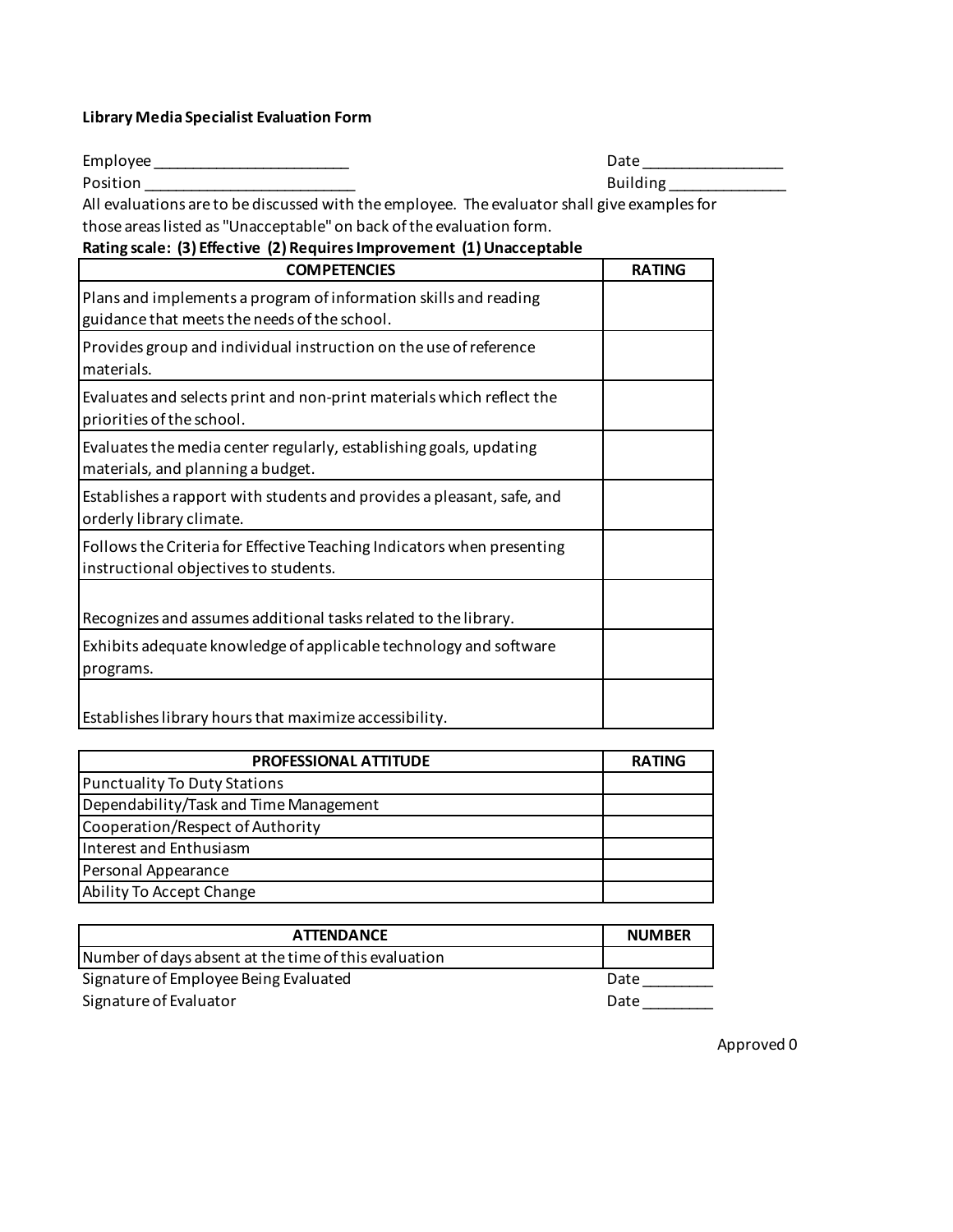600.010D

 $8/01/12$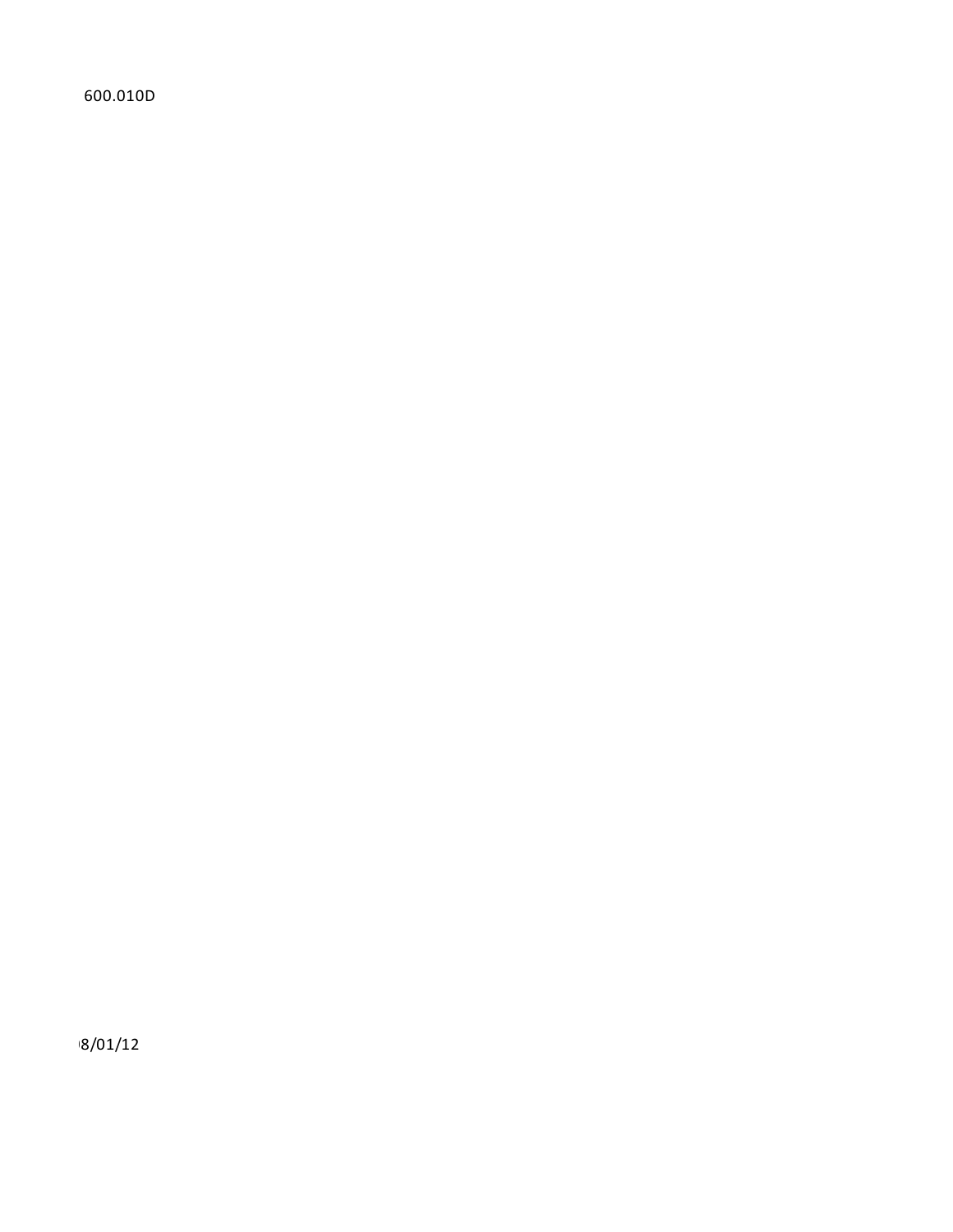### **Teacher/Computer Aide Assistant Evaluation Form**

| Employee |  |
|----------|--|
|----------|--|

Employee \_\_\_\_\_\_\_\_\_\_\_\_\_\_\_\_\_\_\_\_\_\_\_\_\_ Date \_\_\_\_\_\_\_\_\_\_\_\_\_\_\_\_\_\_ Position \_\_\_\_\_\_\_\_\_\_\_\_\_\_\_\_\_\_\_\_\_\_\_\_\_\_\_ Building \_\_\_\_\_\_\_\_\_\_\_\_\_\_\_

All evaluations are to be discussed with the employee. The evaluator shall give examples for those areas listed as "Unacceptable" on back of the evaluation form.

**Rating scale: (3) Effective (2) Requires Improvement (1) Unacceptable**

| <b>INSTRUCTIONAL CRITERIA</b>            | <b>RATING</b> |
|------------------------------------------|---------------|
| Classroom Management/Discipline          |               |
| Ability to work with students            |               |
| Ability to deliver Planned Instruction   |               |
| Ability to follow Established Procedures |               |
| Ability to work with teachers            |               |
| Initiative during instruction            |               |
| Punctuality to assignments               |               |
| Ability to get students to respond       |               |

| <b>NON-INSTRUCTIONAL CRITERIA</b>   | <b>RATING</b> |
|-------------------------------------|---------------|
| Accuracy and punctuality of reports |               |
| Acceptance of daily assignments     |               |
| Rapport with students               |               |
| Ability to follow school procedures |               |
| Leadership during assignments       |               |

| PROFESSIONAL ATTITUDE                  | <b>RATING</b> |
|----------------------------------------|---------------|
| Punctuality to duty stations           |               |
| Dependability/Task and Time Management |               |
| Cooperation/Respect of Authority       |               |
| Peer group interaction                 |               |
| Interest and enthusiasm                |               |
| Personal appearance                    |               |
| Responsibility/confidentiality         |               |
| Ability to accept change               |               |

| <b>ATTENDANCE</b>                                    | <b>NUMBER</b> |
|------------------------------------------------------|---------------|
| Number of days absent at the time of this evaluation |               |
| Signature of Employee Being Evaluated                | Date          |
| Signature of Evaluator                               | Date          |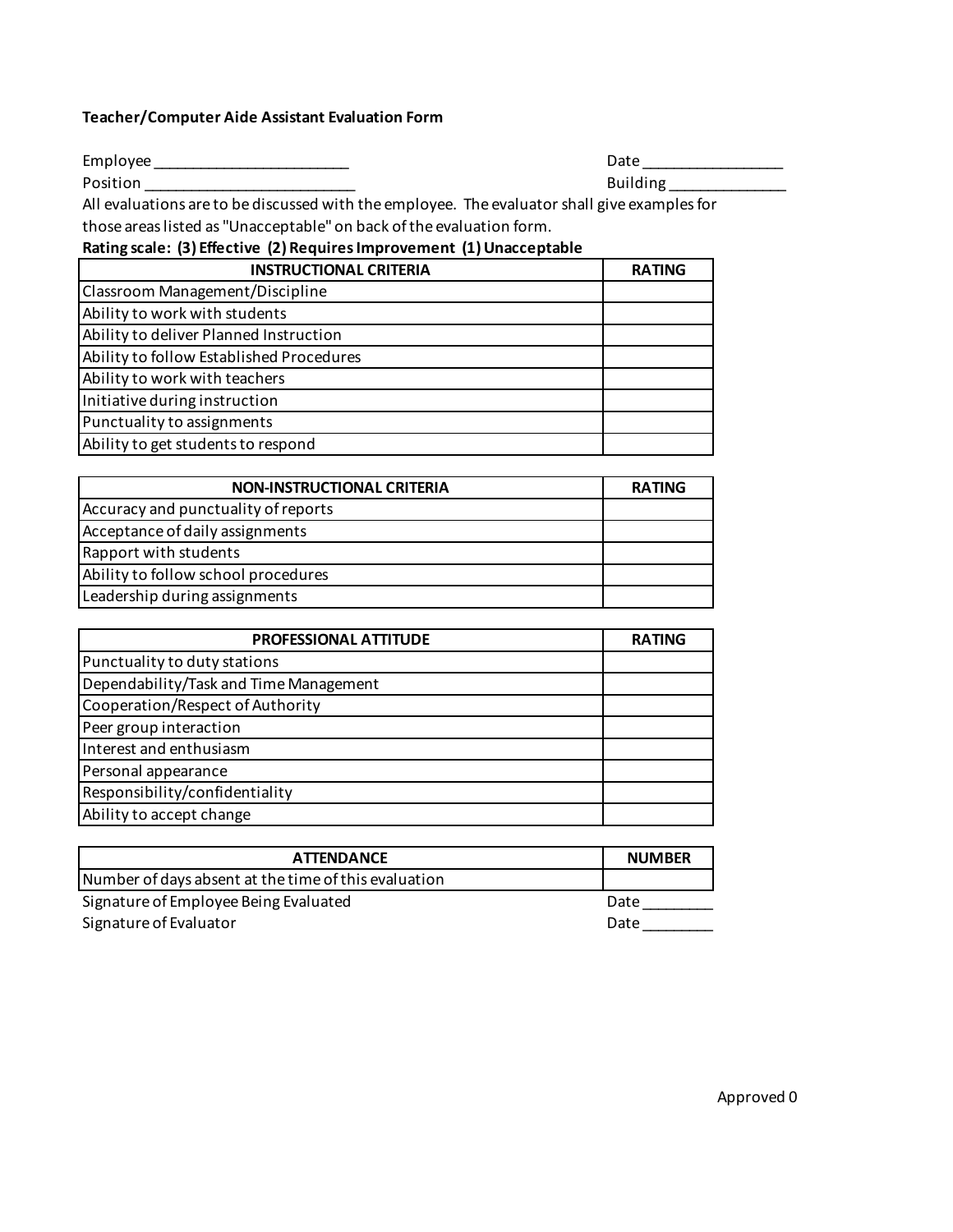600.010E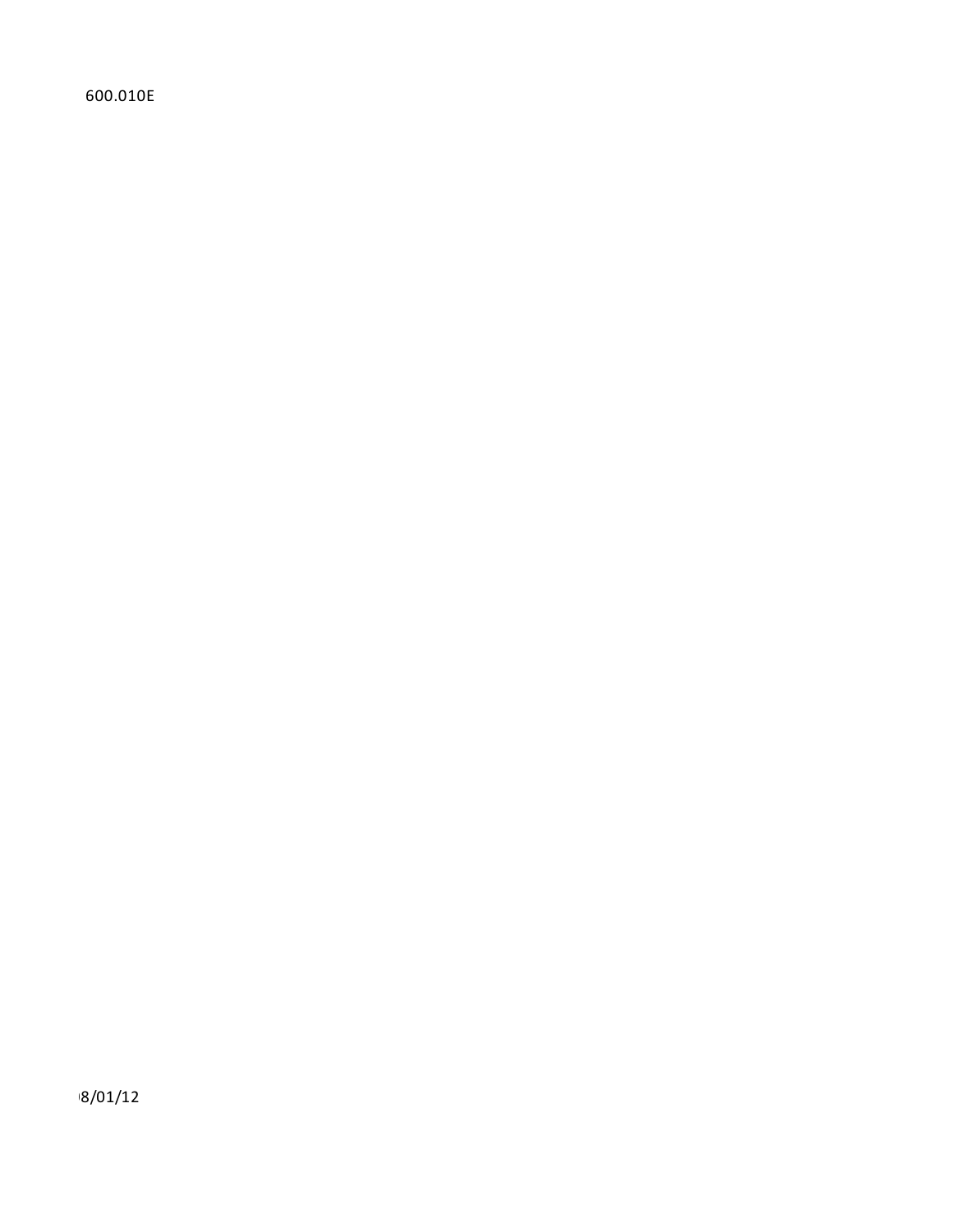### SUPPORT PERSONNEL SUSPENSION, DEMOTION OR TERMINATION

The Altus Board of Education has adopted the following procedure for the suspension, demotion, or termination of support personnel in accordance with Title 70 of Oklahoma Statutes, Sections 6-101.40 through 6-101.47.

For the purpose of this policy "support employee" means a full-time employee as determined by the standard period of labor which is customarily understood to constitute full-time employment for the type of services performed by the employee who is employed a minimums of one hundred seventy-two days and who provides those services which are not performed by certified teachers, principals, superintendents or administrators and which are necessary for the efficient and satisfactory functioning of a school district.

No support employees who have been employed in Altus school district for more than one year or more may be suspended, discharged, or no renewed except within the provisions of this policy. However, this policy shall not be construed to prevent layoffs or reductionsin-force for lack of funds or work.

When the immediate suspension of a support employee is in the best interest of the school, the superintendent may suspend the employee with or without pay by written notification by personal delivery or certified mail. If an employee is suspended for a period exceeding 10 days, the superintendent shall initiate termination proceedings immediately upon the beginning of suspension. However, in a case involving a criminal charge, the suspension may be delayed until the case is adjudicated at trial. Nothing herein shall prevent proceeding against the employee for termination of employment during or after the suspension.

Prior to any demotion, termination, or nonrenewal and after suspension, the support employee shall receive notice of his or her right to a board hearing, if requested. Employees will be notified by written notification by personal delivery or certified mail of a superintendent's recommendation to demote or terminate employment, and the support employee must request a hearing by certified mail to the board clerk within 10 working days of said notice or the employee shall be deemed to have waived his or her right to a hearing.

If a hearing is requested, the hearing shall be conducted at the next succeeding regularly meeting of the Altus Board of Education if the request is received by the clerk of the board at least 10 days prior to such meeting. However, a special meeting may be conducted if requested by the employee or at the discretion of the Altus Board of Education, which special meeting shall be conducted no sooner than 10 days nor later than 30 days after receipt of the hearing request. The decision of the board shall be final.

The procedures of this policy only protect employees who have been employed more than one year immediately preceding adverse employment action and are suspended or discharged during a contractual period of employment, or are non renewed.

In accordance with Title 70 of the Oklahoma Statutes, Sections 6-101.40 through 6- 101.47, the board hereby adopts the following causes for suspension, demotion, termination, or nonrenewal of support personnel.

1. Leaving workstation without authorization prior to lunch periods, or end of work day.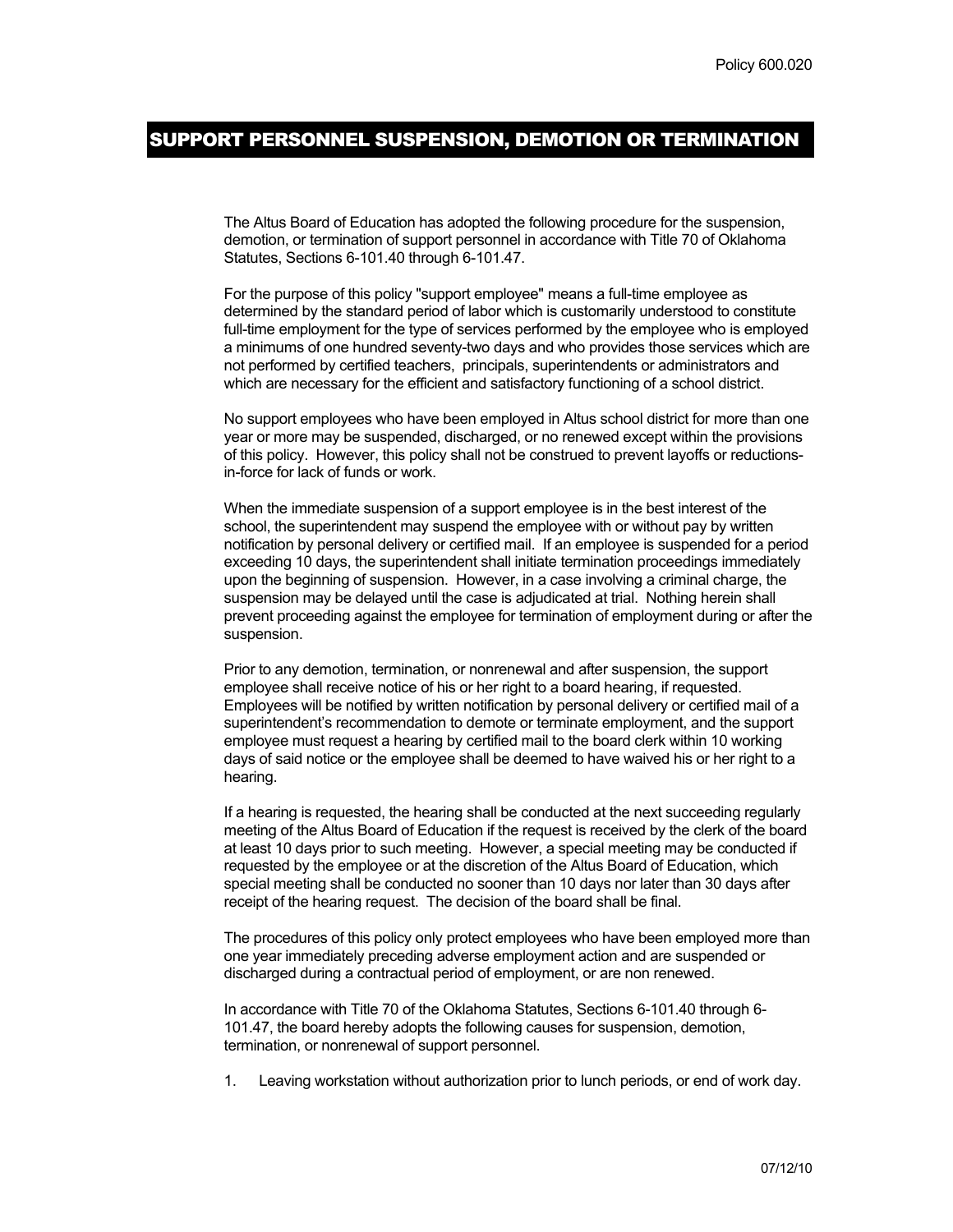- 2. Excessive unexcused absenteeism.
- 3. Chronic absenteeism for any reason.
- 4. Excessive tardiness.
- 5. Persistently wasting time or distracting others during working hours.
- 6. Leaving work area during working hours, without proper notification and permission.
- 7. Falsification of personnel or other records (personal or another employee's records).
- 8. Possession of weapons on the premises at any time.
- 9. Removing district property, records or confidential information from premises without proper authority.
- 10. Willful abuse, misuse, defacing, or destruction of district property, including tools, equipment or other property of other employees.
- 11. Theft or misappropriation of property of employees, students, or of the district.
- 12. Sabotage.
- 13. Refusal to follow instructions of supervisor.
- 14. Refusal or failure to do work assignments.
- 15. Unauthorized operation of vehicles, machines, tools, or equipment.
- 16. Threatening, intimidating, coercing or interfering with employees, supervisors or students at any time.
- 17. The making or publishing of false, vicious, or malicious statements concerning any employee, supervisor, students or the district.
- 18. Creating or contributing to unsanitary conditions.
- 19. Practical jokes injurious to employee's or district property.
- 20. Possession, consumption, or reporting to work under the influence of alcohol, nonprescribed drugs, or controlled substances.
- 21. Creating disturbances on the premises at any time.
- 22. Disregard of known safety rules or common safety practices.
- 23. Unsafe operation of motor driven vehicles.
- 24. Operating machines or equipment without safety devices provided.
- 25. Participating in or witnessing gambling, lottery, or any other game of chance on district property.
- 26. Unauthorized distribution of literature, written or printed matter of any description on district property.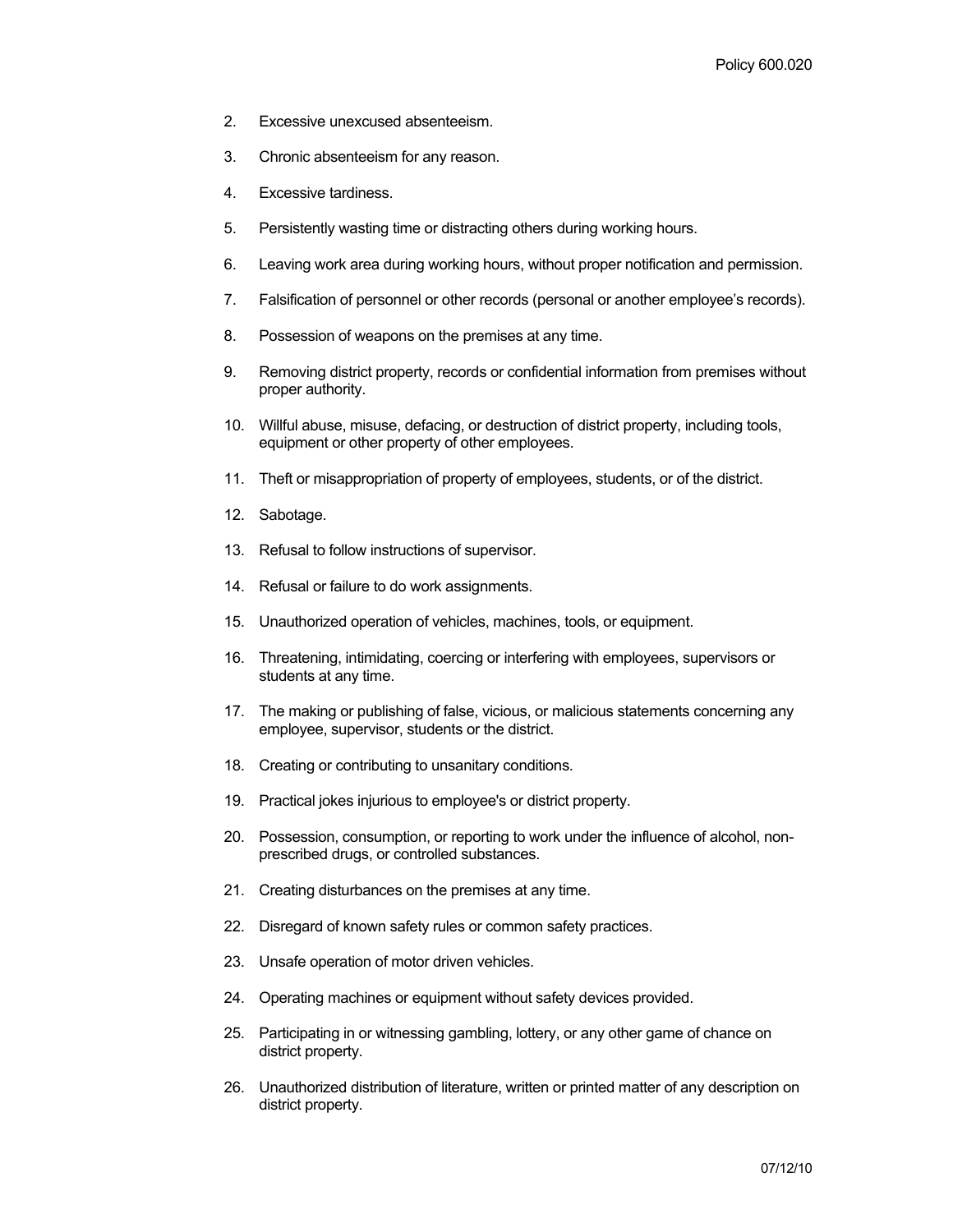- 27. Posting or removing notices, signs, or writing in any form on bulletin boards of district property at any time without specific authority of the administration.
- 28. Poor workmanship.
- 29. Immoral conduct or indecency including abusive and/or foul language.
- 30. Making or receiving personal telephone calls during working hours, except for emergencies.
- 31. Walking off the job.
- 32. Continued poor or negative attitude while on the job, including poor relationship with other staff or students.
- 33. Failure to dress appropriately for work assignment.
- 34. Refusal of job transfer within the district, if transfer does not result in demotion.
- 35. Abuse of rest periods or meal period policies.
- 36. Inappropriate and/or unauthorized use of the school district's computer network or Internet connections.
- 37. Insubordination of any kind.
- 38. Racial discrimination, including racial slurs or other demeaning remarks concerning another person's race, ancestry, or country of origin and directed toward another employee, supervisor, a student, or a visitor.
- 39. Violation of any district rule or policy.
- 40. Violation of any administrative rule or order.
- 41. If it is in the best interest of the school district, any support personnel may be suspended, demoted, or terminated.
- 42. Creating a continued poor or negative attitude including poor relationships with other staff, supervisors or students.

Violations of any of the above may lead to the suspension, demotion, or termination of the support employee.

REFERENCE: 70 O.S. 6-101.40 et seq.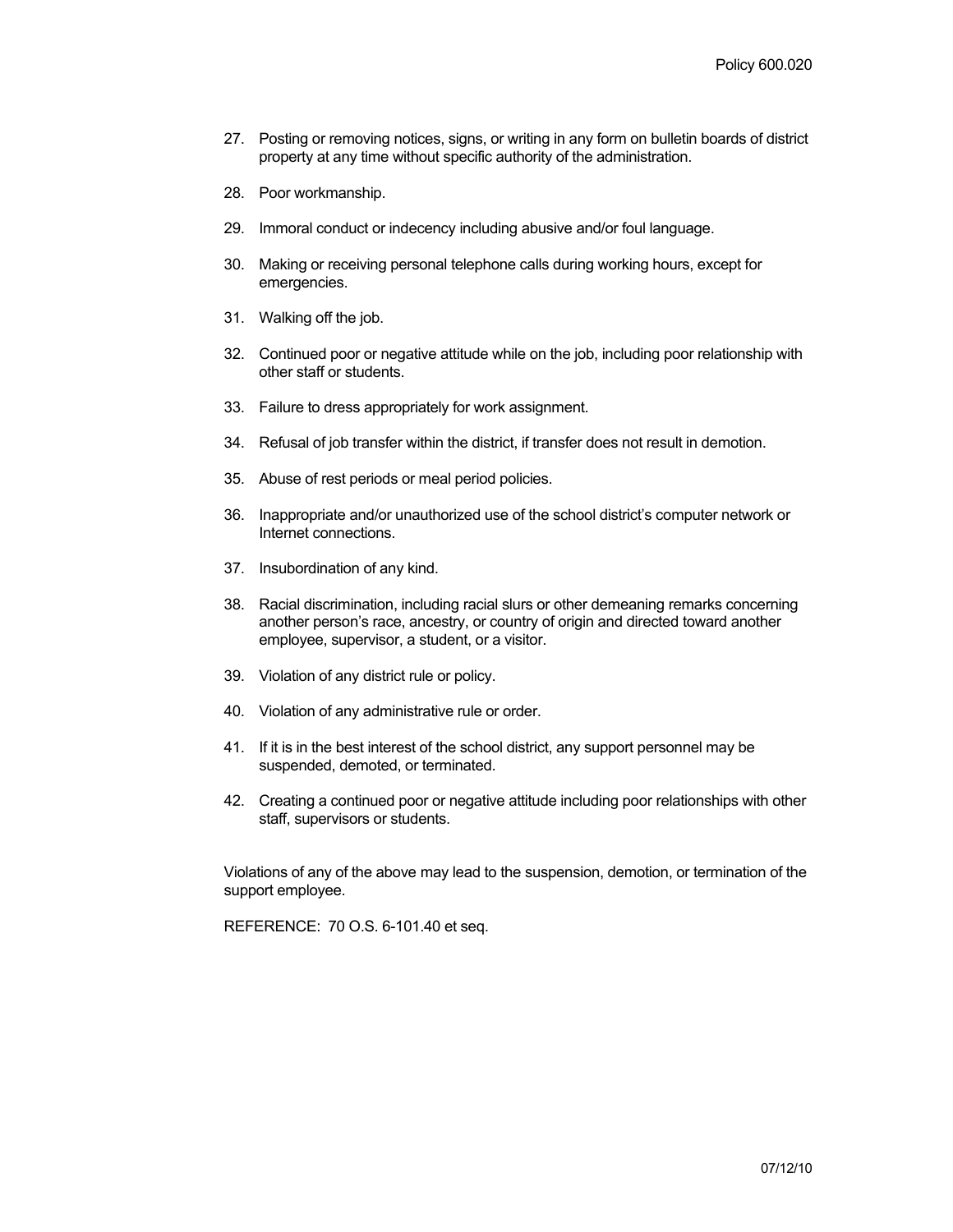# WORK SCHEDULE FOR SUPPORT EMPLOYEES

Work schedules will be approved by the supervisor or building principal in advance and are subject to change based upon the needs of the district. Any deviation from this schedule must be approved in advance by the supervisor.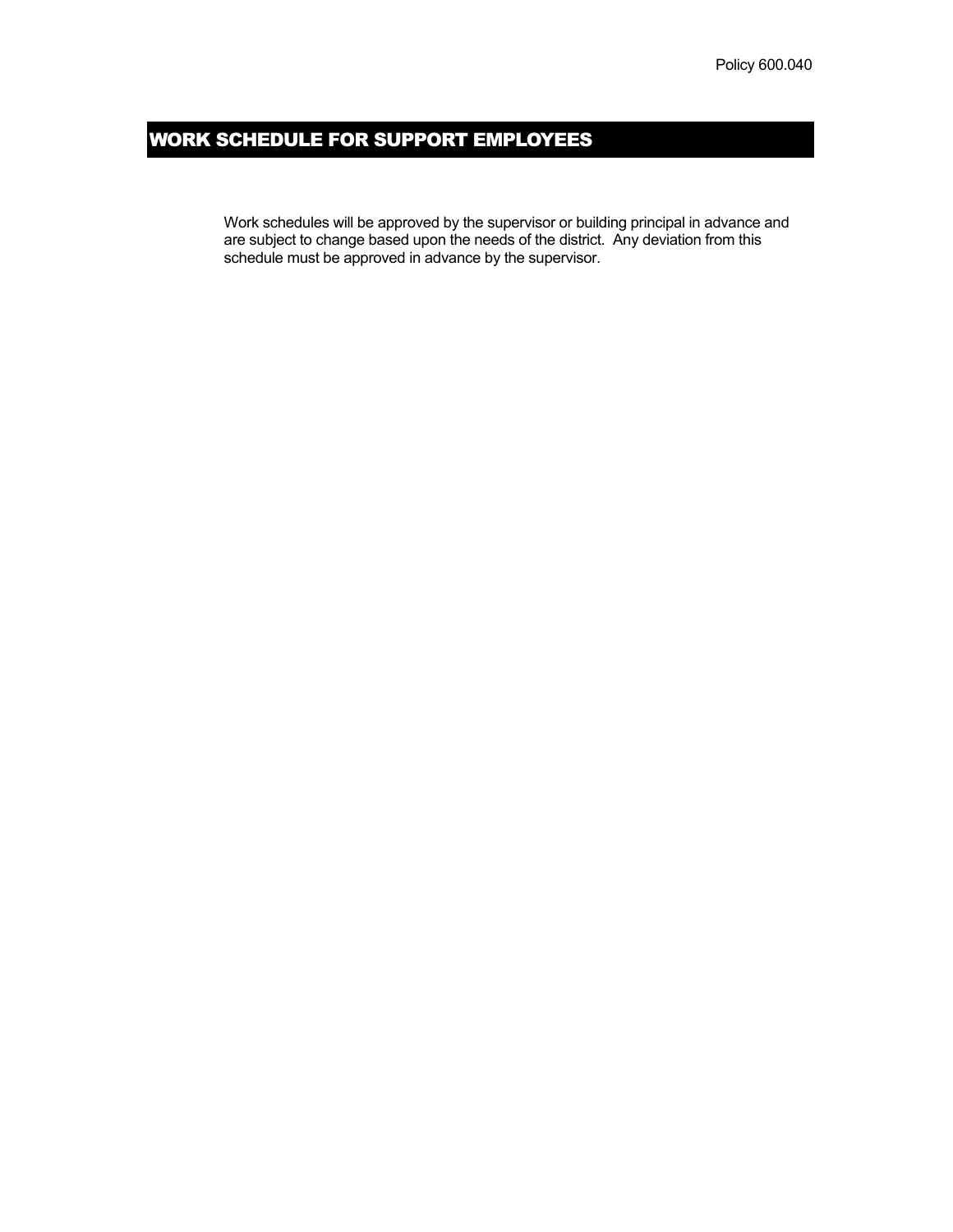### TERMS OF EMPLOYMENT

No more than 261 days per fiscal year. Holidays and "On Call" days will vary from year to year. Each 12 month employee shall be granted at least 8 paid holidays and 10 paid vacation days after one complete year of employment. "On Call" hours do not count towards the 40-hour work-week. If you are not available during "On Call" days, you must use "comp" time or personal business leave that is approved in advance.

#### ON-CALL STATUS

The purpose of this policy is to establish a consistent procedure to identify and compensate employees who are required by the school to respond to emergency or essential work situations related to their official duties and responsibilities.

This policy is in compliance with the Fair Labor Standards Act (29 U.S.C. 20, et seq.), which outlines specific employment policies including overtime and on-call stipulations.

An employee who is required by his or her supervisor/department to be available to respond to emergency or essential work situations related to his/her official duties and responsibilities shall be considered on-call.

A non-exempt employee is considered in the unrestricted on-call status if he/she is free to spend non-duty time as he/she chooses. If an employee only has to leave word as to where he/she can be reached or carries a beeper, he/she is considered unrestricted and therefore not entitled to compensation.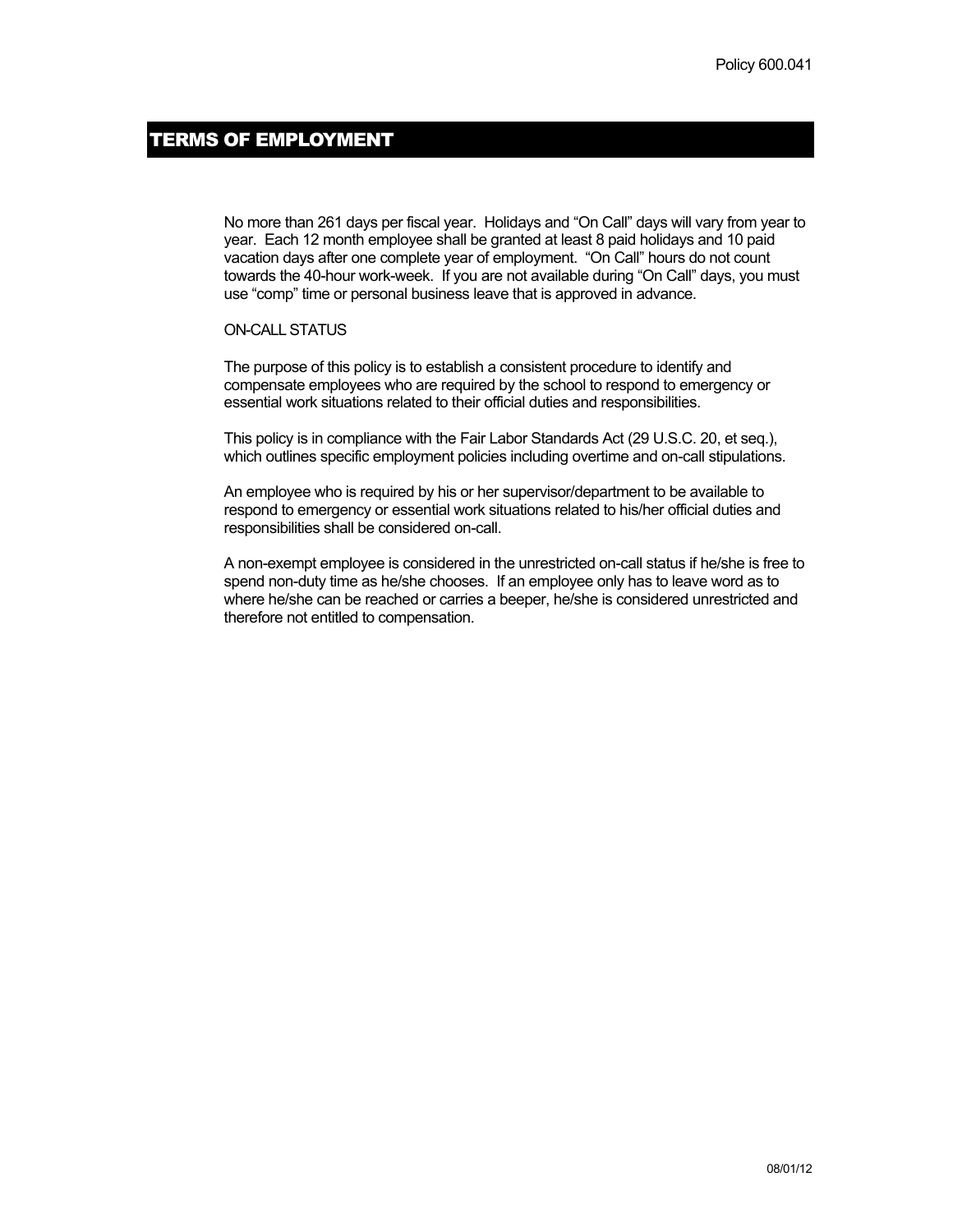# GRANTING YEARS OF EXPERIENCE FOR NON-CERTIFIED STAFF

It is the policy of the Altus Board of Education that the superintendent (or his/her designee) may have the discretion to grant non-certified employees up to five years of experience on the support staff salary schedule. For all new hires, the service must be verified in a like position(s) as determined by the superintendent (or his/her designee) prior to employment in Altus Public Schools.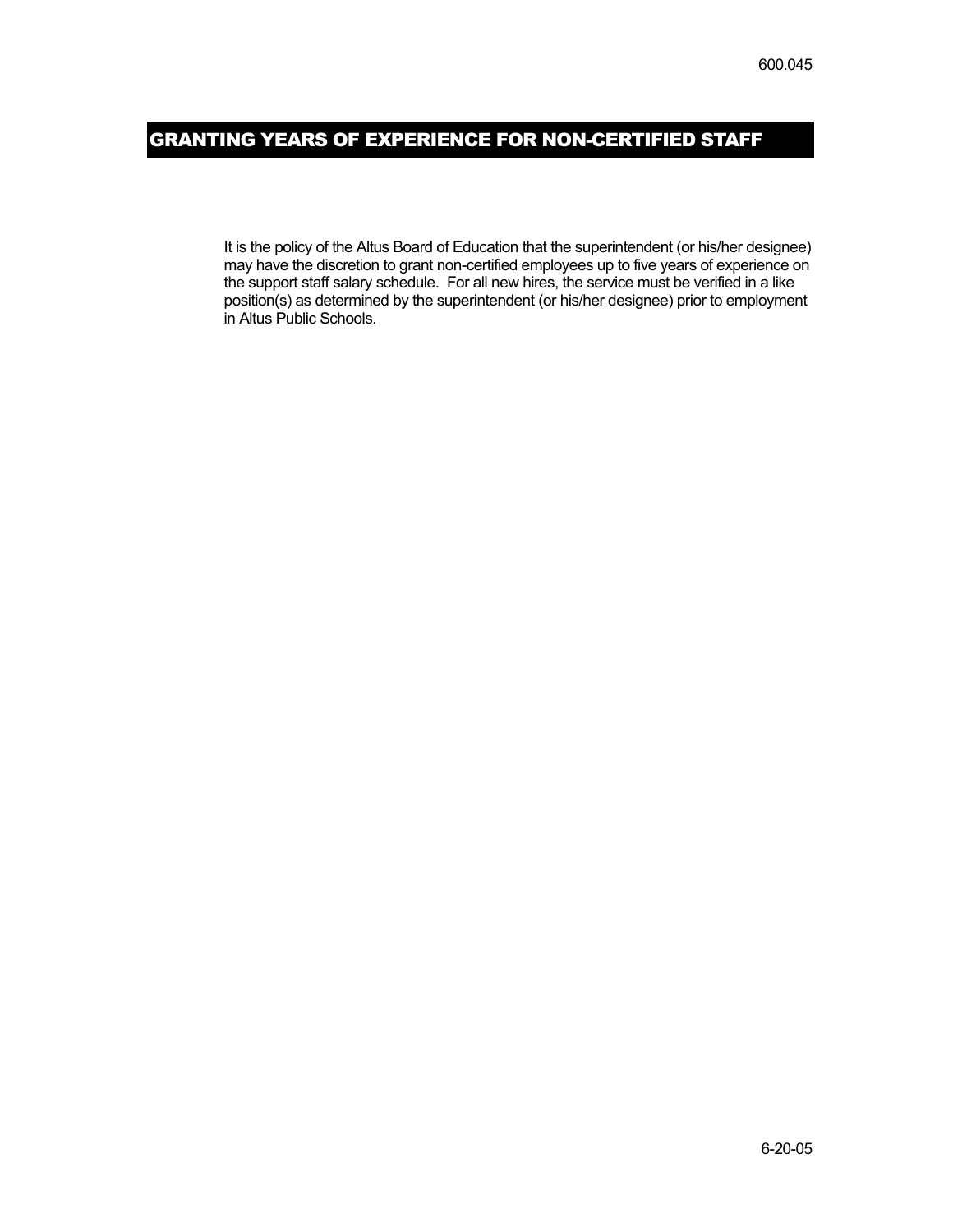### REDUCTION-IN-FORCE -- SUPPORT PERSONNEL

The Altus Board of Education believes that every reasonable effort should be made to avoid a reduction in force at any level. However, if it should become necessary to reduce the number of full-time support employees due to lack of funds or lack of work in a particular area, the position or program will be the determining factor and not the individuals who occupy the position or serve the program.

An employee is considered to be a full-time employee if the number of hours worked is the number of hours customarily worked in that position and if that position is designated as a full-time position by the board.

A reduction in force may occur for lack of funds, lack of work because of a decline in enrollment, consolidation of programs or positions, elimination of positions, or other circumstances as determined by the board.

If termination of employment should become necessary, notices of such terminations will be made as set forth in the policy governing suspension, demotion, or termination of support employees found elsewhere in this manual.

Any necessary terminations shall begin by dismissing temporary, seasonal, or part-time employees within the job category affected. These employees shall be terminated at the discretion of the board or the board's designee. **Job categories are listed alphabetically as follows:**

- **a. Assistants for handicapped**
- **b. Bus drivers**
- **c. Classroom assistants**
- **d. Food service**
- **e. Maintenance/custodial**
- **f. Media/library assistants**
- **g. Office personnel/assistants**

If normal attrition and the release of temporary and part-time employees do not sufficiently reduce the support staff, the following items will be considered in the reduction process in the order listed:

- 1. Job qualification by training and years of experience
- 2. Attendance and punctuality
- 3. In the event that two or more employees in the affected category are equal in the above factors, termination shall be made on the basis of seniority within each general job category.

Supervisors and directors shall serve at the pleasure of the board and shall not be subject to the prescribed seniority order for reductions in force. Personnel whose positions are eliminated in one category may be considered for a position in another category.

Seniority shall be defined as the total length of service as a support employee within this district within each general category. Employees who are terminated and subsequently reinstated shall retain cumulative seniority for all periods worked except for the period of termination.

Demotions in position shall follow the same procedure as terminations.

An employee who takes a voluntary demotion or a voluntary reduction in assigned time in lieu of termination shall be returned to a higher position or a position with more hours, as vacancies become available, if the employee chooses to return.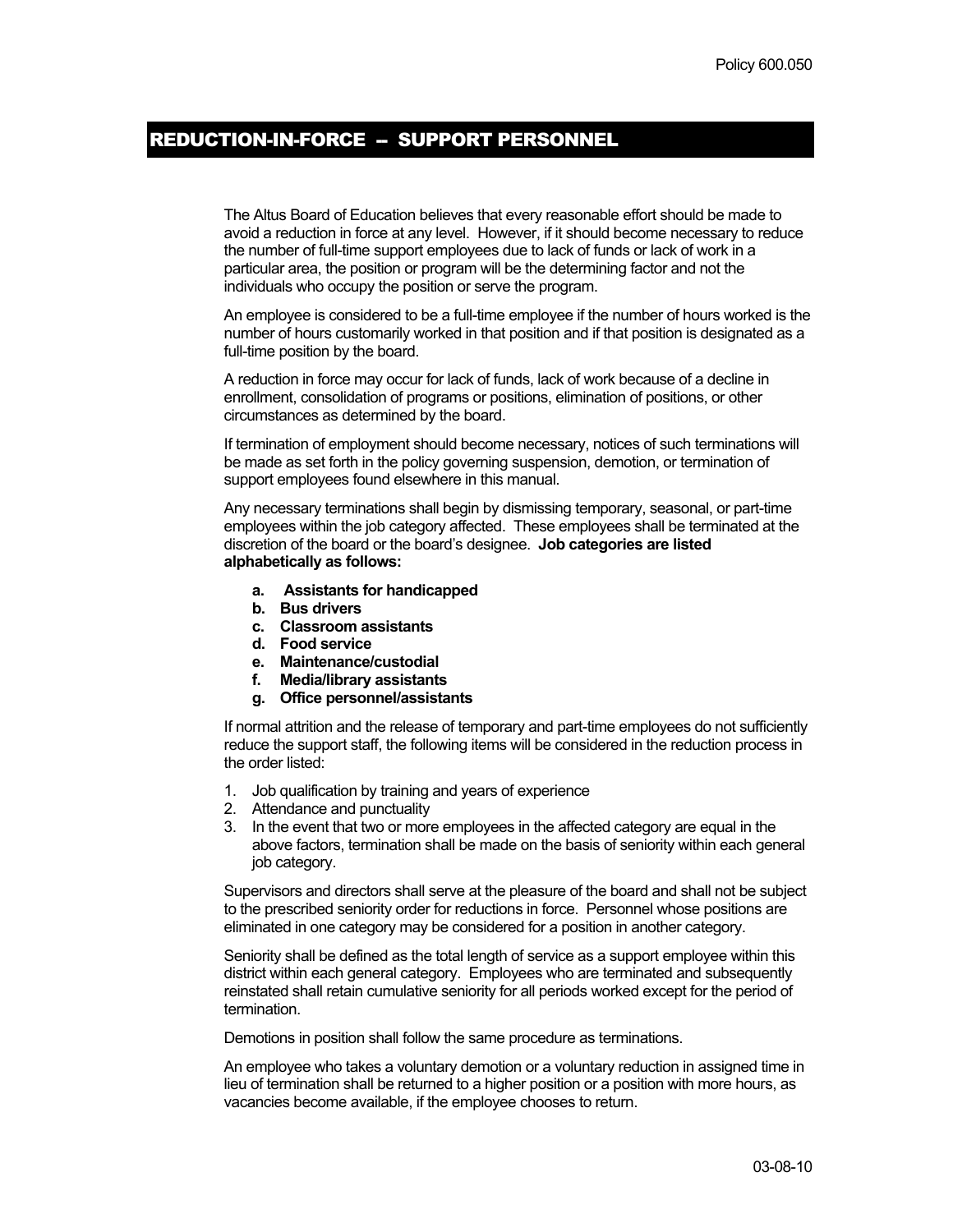### SUPPORT EMPLOYEE SICK LEAVE POLICY

- A. Support employees contracted full time with Altus Public Schools may be absent from duty due to a personal accidental injury, illness, or pregnancy, or accidental injury, or illness in the immediate family without loss of salary. (The immediate family includes the father, mother, husband or wife, children, grandparents, and grandchildren.) Benefits shall include paid sick leave or one day per month of employment up to 10 days per year. The one day sick leave per month equals the number of hours the employee normally works per day. These days may accumulate at the rate of not more than 10 days a year from year to year, if unused to a maximum of 120 days. If an employee is injured as a result of an assault or battery upon the person of the employee while the employee is in the performance of any duties as an education employee, the employee shall be entitled to a leave of absence from employment with the school without a loss of leave benefits.
- B. The Board of Education or its representative may require certification of illness by a medical doctor, or other bona-fide evidence of illness before honoring sick leave. Any attempt by an employee to take unfair advantage of sick leave will endanger status of sick leave privilege.
- C. If, due to an extended illness, an employee who has used all the sick leave benefits accumulated under the terms of this policy continues to be ill and cannot return to his or her position may have, for a maximum of 20 days, his or her salary reduced by an amount to pay the cost of a substitute regardless of whether a substitute is actually employed. When the 20 days are exhausted, the employee shall be placed on leave of absence without pay or district paid benefits. **It shall be noted that the 20 days at a price of a substitute provision is intended for the district employee's extended illness, accident, or pregnancy and for use after all other sick leaves are exhausted. This leave request shall be in writing and submitted for prior approval to the superintendent or his designee. Maternity leave that exceeds 6 weeks (unless not released by the doctor) does not qualify for any type of paid leave. The employee (with prior permission from the principal and superintendent) may take unpaid leave.**
- D. Employees may transfer to the Altus Public Schools sick leave credit earned from other school district within the state to a maximum of 120 days provided they were not compensated for those unused sick leave days.
- E. An employee who has worked continuously in the Altus School system for a period of four regular 180 day school terms or more (summer school excluded), will be paid \$5.00 per day for all accumulated unused sick leave earned in Altus to a maximum of 60 days, provided he or she at his or her own request by written notice, terminated his or her contract with the Altus School system within 15 days after the 1<sup>st</sup> Monday in June and is completing the current school year and fulfilling their contractual obligation. If the contract is terminated by the Board of Education for immorality, neglect of duty, cruelty, incompetency, or any reason involving moral turpitude, no payment will be made for accumulated sick leave.
- F. Adoptive mothers will have the same maternity leave benefits as natural parents.
- G. Part-time salaried employees shall receive prorated benefits. This leave includes sick, personal, and emergency leave days. Part-time employees working 6 hours or more will qualify for health insurance benefits but will not qualify for district paid salary protection. Part-time employees do not qualify for the leave incentive.
- H. If an employee is injured as a result of an assault or battery upon the person of the employee while the employee is in the performance of any duties as an education employee, the employee shall be entitled to a leave of absence from employment with the school without a loss of leave benefits.
- I. This policy supersedes and replaces all previous sick leave policies.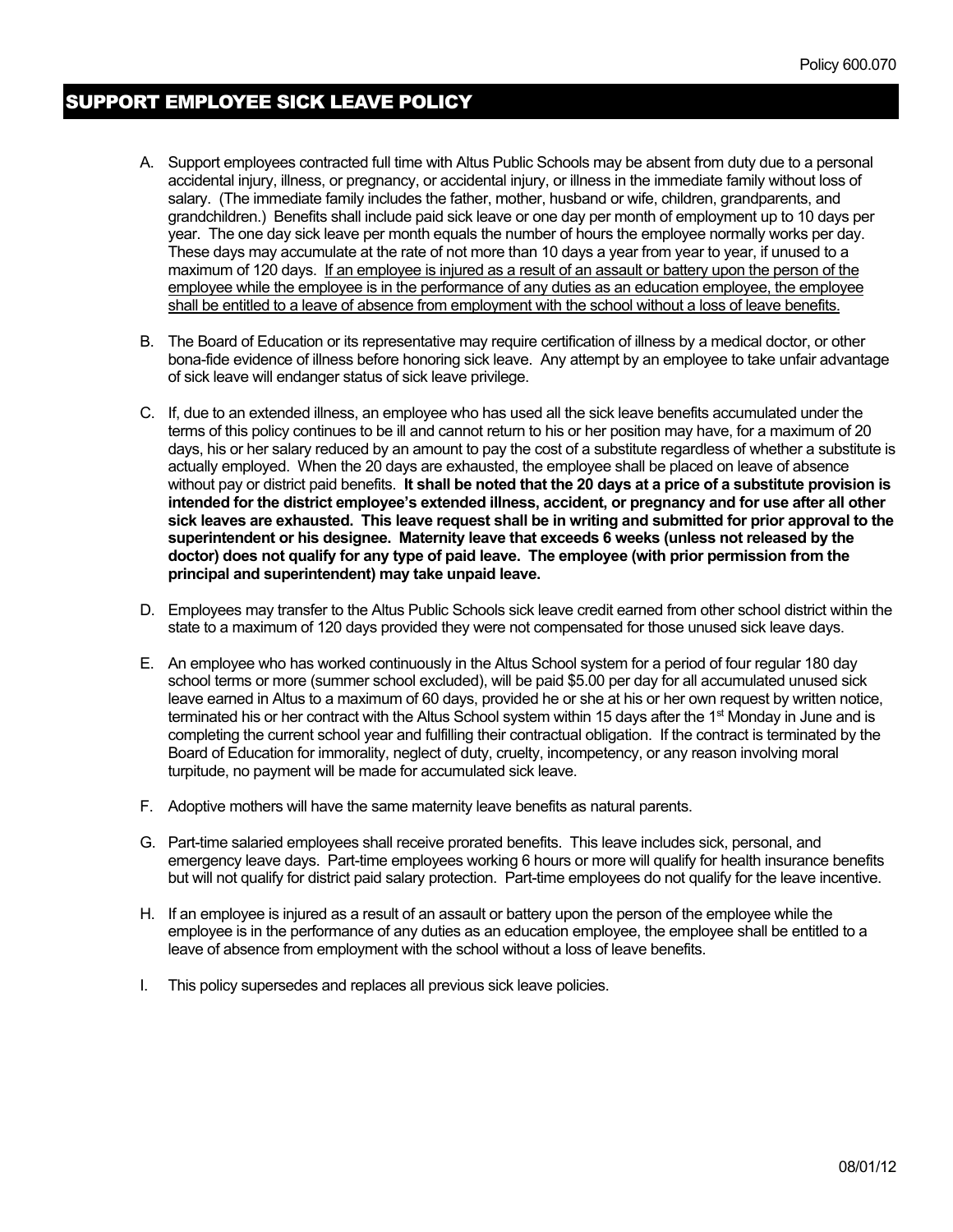# SUPPORT EMPLOYEES EMERGENCY LEAVE POLICY

Support employees will be granted five days emergency leave each school year without loss of pay. This leave is not cumulative but all five days are to be granted at the beginning of each school year. Emergency leave will be granted for the following reasons only:

A. Bereavement Leave of the immediate family, (the immediate family includes the father, mother, husband, wife and children), or as approved by the Superintendent of his/her designee.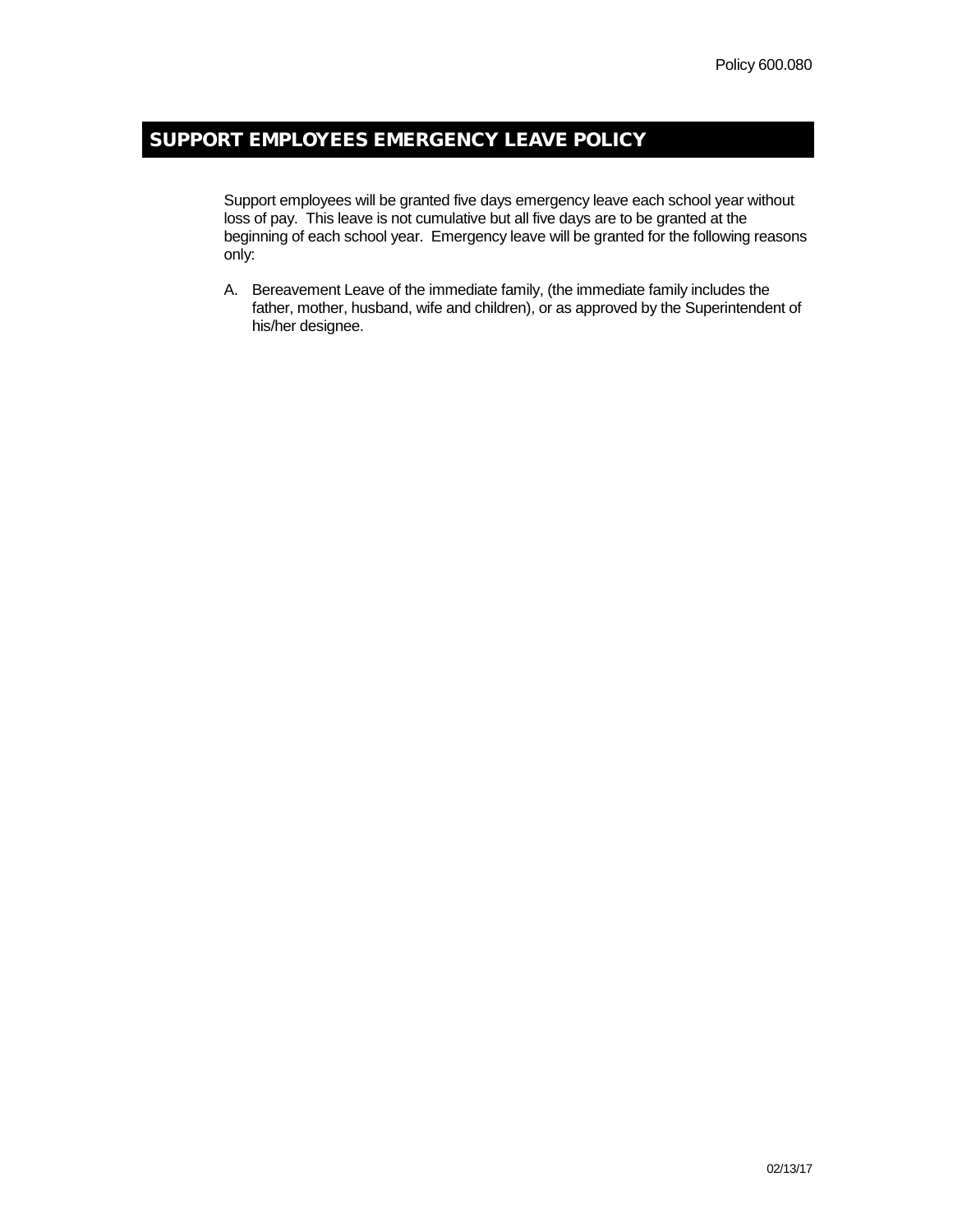### SUPPORT PERSONAL BUSINESS LEAVE

Support employees will be allowed three (3) personal business leave days per year after prior approval is granted by the principal and the superintendent. If a support employee does not complete his/her contractual obligations, all personal leave previously granted shall be prorated in accordance with the number of days actually worked. One of these personal business days will be granted at no charge to the employee. For the second and third of these personal business leave days granted, the employee will receive his/her salary less the salary for a non-certified substitute, regardless of whether a substitute is actually employed.

All personal business days must be approved one working day in advance of the desired day of absence by the principal and the superintendent on forms provided by the superintendent's office or the employee will have their salary decreased by one contracted day of their annual salary.

All other personal business leave can only be taken if approved by the superintendent. The employee will lose the equivalent of one contracted day of their annual salary for each of these days.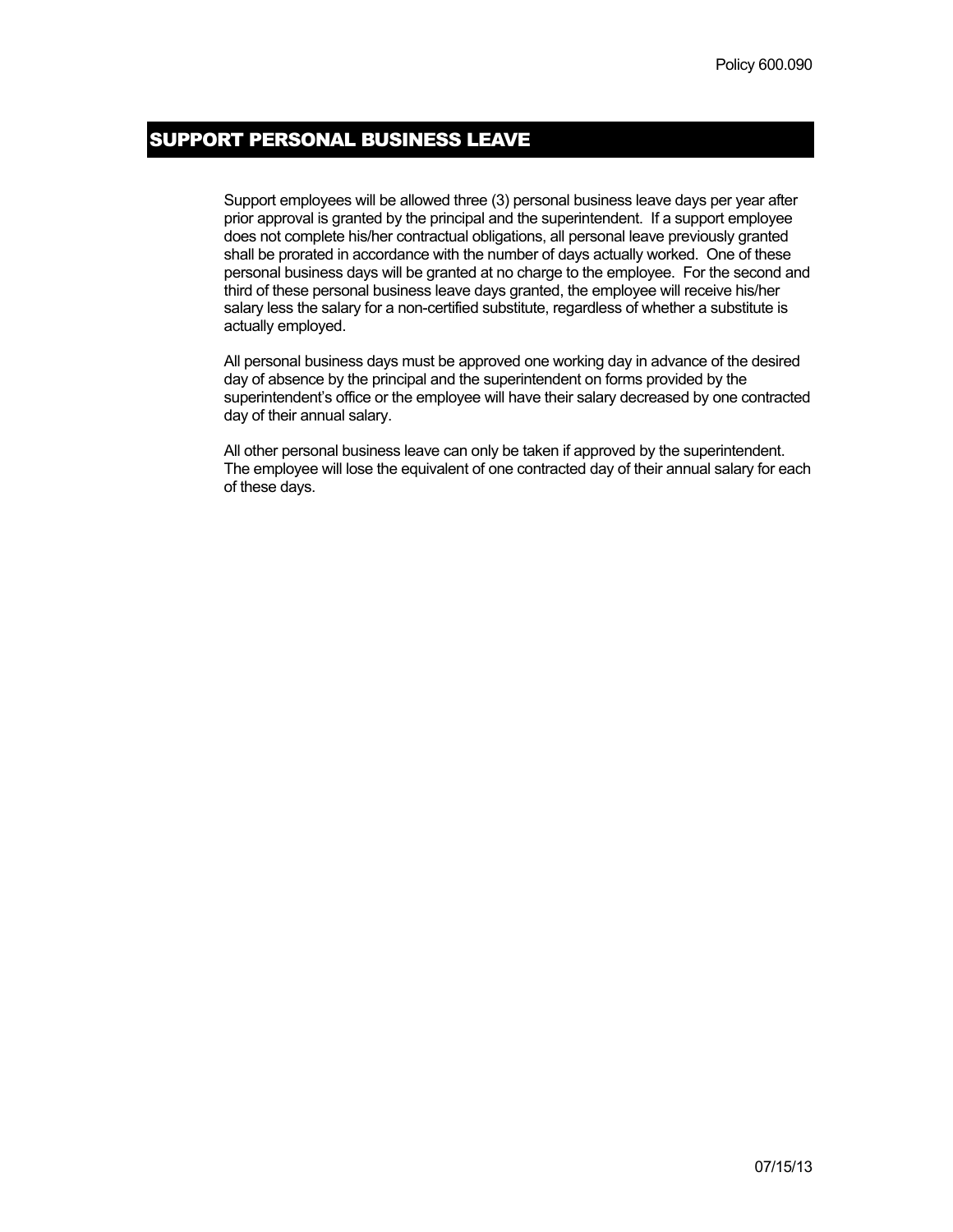# SUPPORT SCHOOL BUSINESS LEAVE

School business leave shall be granted to employees as requested and approved by the principal and the Superintendent for up to five (5) school days per year. Additional school business leave may be granted only at the discretion of the Superintendent.

Request for such leave should be made at least two (2) weeks in advance of the meetings.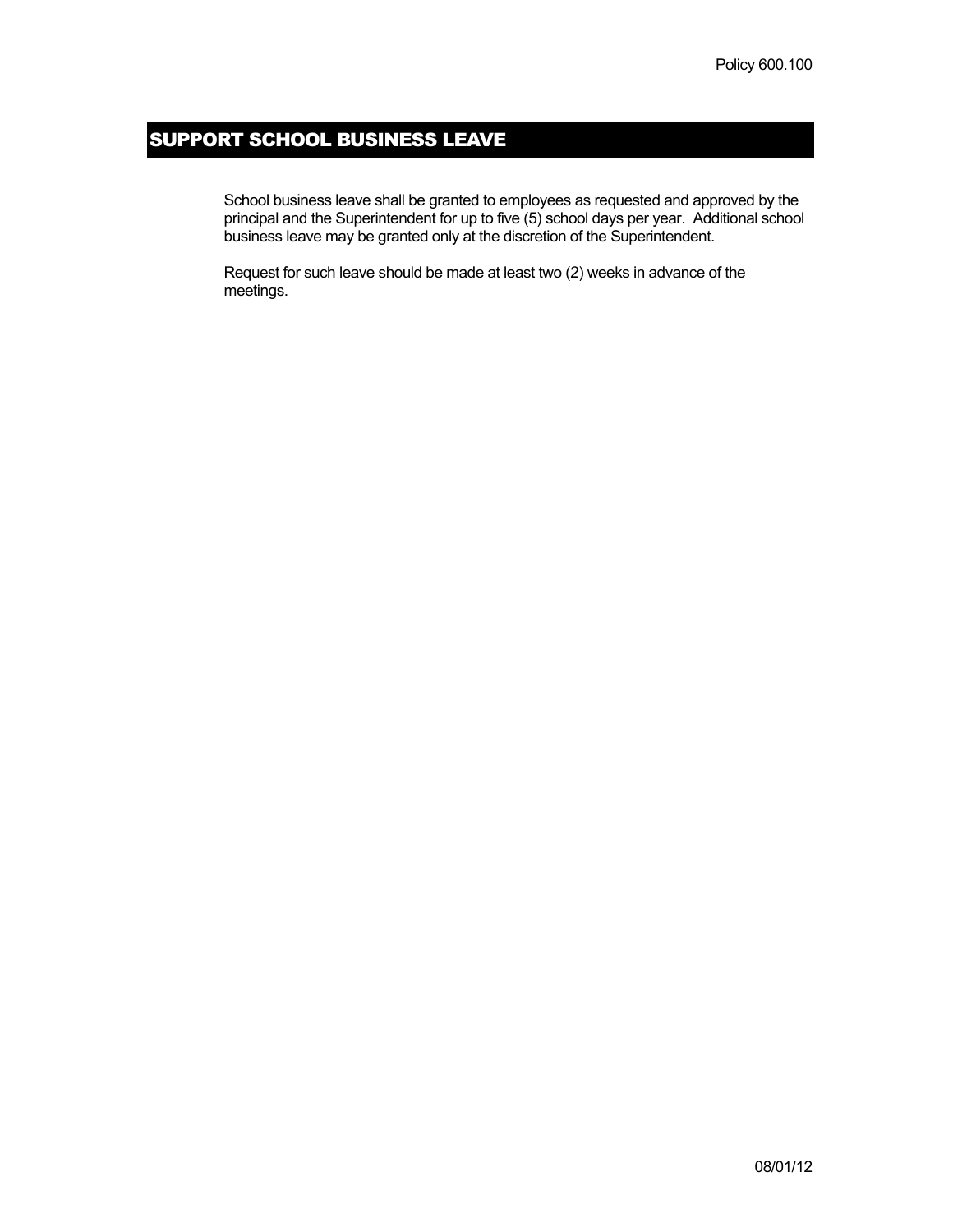# SUPPORT EMPLOYEE ASSOCIATION LEAVE

Staff association leave may be approved by the superintendent for support staff employees elected to National and/or State offices to attend staff association business. Such leave must be requested at least two weeks in advance.

The association will reimburse the school district the actual cost of the substitute for the staff member who is on approved association leave.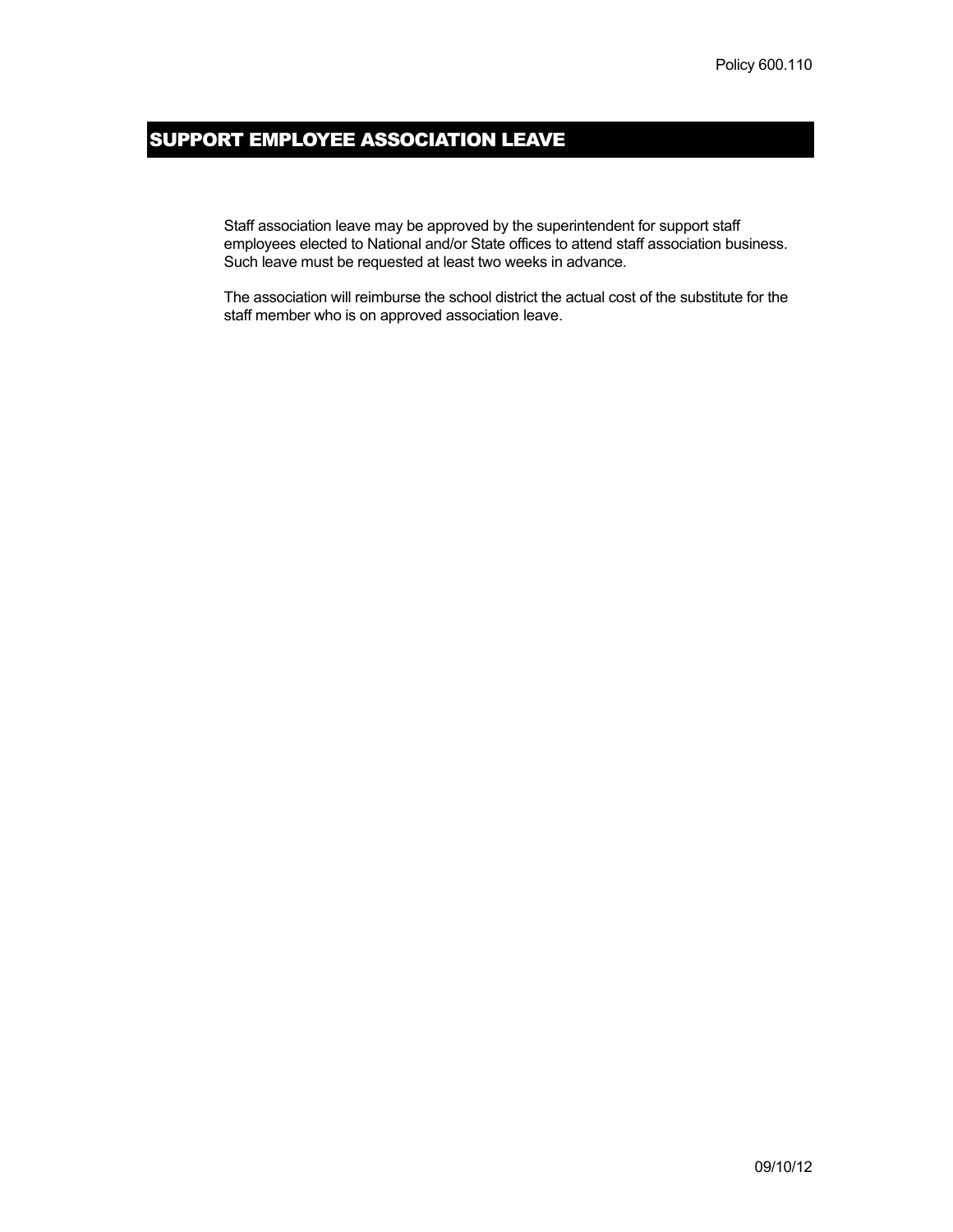### SUPPORT EMPLOYEE JURY DUTY SERVICE AND WITNESS LEAVE (REGULATIONS)

The board of education shall grant leave to support employees who have been selected for jury duty or who have been subpoenaed as a witness in a criminal, civil, or juvenile proceeding. Support employees shall be paid the full, current contract salary during such service. Monies necessary to pay a substitute shall not be deducted from the salary of a support employee performing jury duty. However, the amount received by the employee for jury duty service shall be applied toward the expense of the substitute.

It is the policy of the board that the school district will not provide support personnel with paid leave for nonsubpoenaed testimony as a witness in a child custody case involving a student in this district. If a support personnel testifies as a witness as a result of being subpoenaed, any compensation received from the court by the employee shall be applied toward the expense of a substitute.

If a support personnel is subpoenaed to appear as a witness in a civil court proceeding, except in a proceeding in which the school district or the state is a party, the school district shall be entitled to a witness fee equal to the amount of the substitute cost, not to exceed One Hundred Dollars (\$100.00) per day.

REFERENCE: 70.O.S.§6-104 28 O.S.§84.1